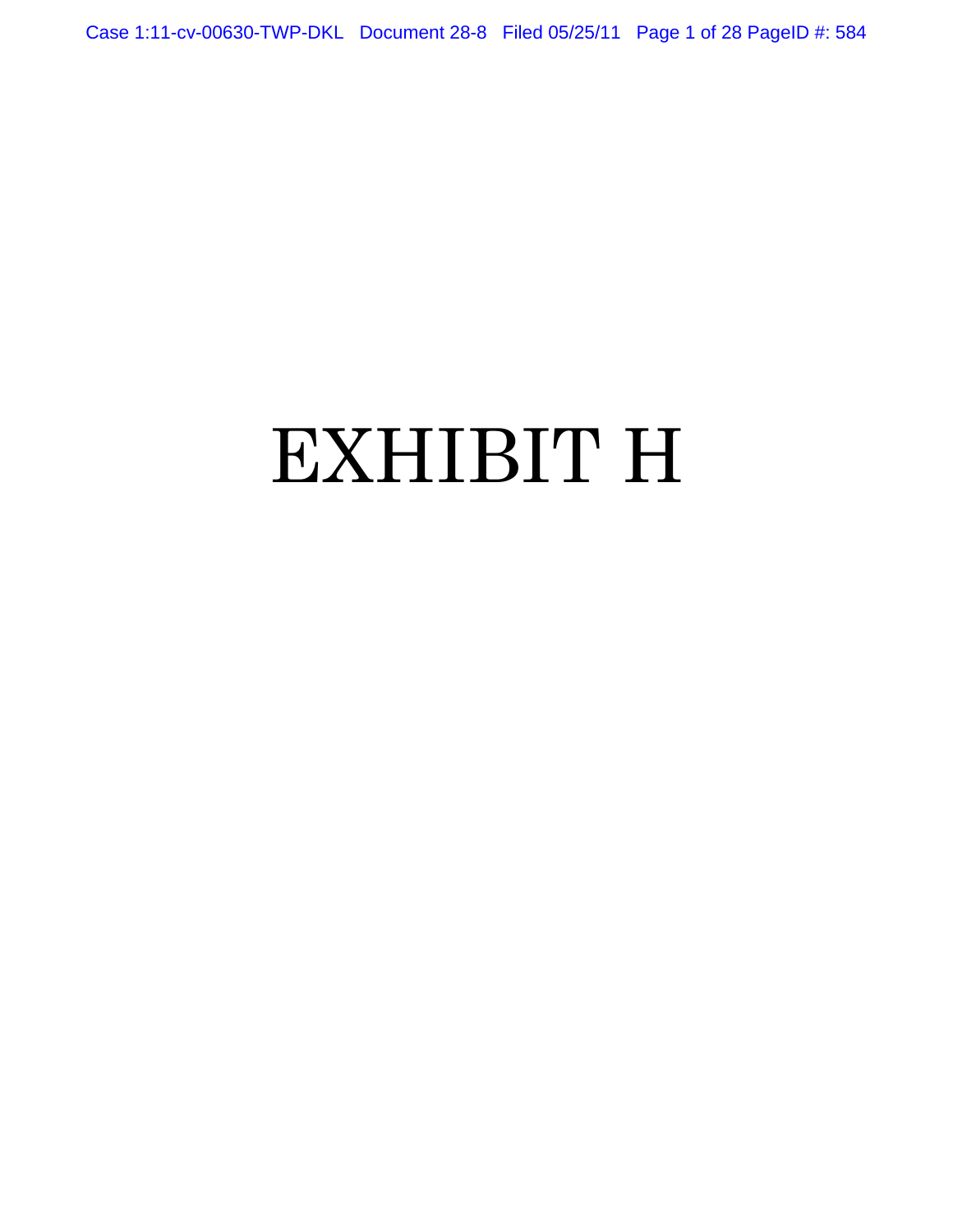## IN THE UNITED STATES DISTRICT COURT SOUTHERN DISTRICT OF INDIANA INDIANPOLIS DIVISION

## PLANNED PARENTHOOD OF INDIANA, INC., et al.,

Plaintiffs,

v.

COMMISSIONER OF THE INDIANA STATE DEPARTMENT OF HEALTH, in his official capacity, et al.,

Case No.: 1:11-cv-06300TWP-TAB

## **DECLARATION OF MAUREEN L.**

 **CONDIC, Ph.D.; EXHIBIT "A"** 

Defendants.

## DECLARATION OF MAUREEN L. CONDIC, Ph.D.

 Pursuant to 28 U.S.C. § 1746, I, Maureen L. Condic, duly affirm under penalties for perjury that I am over 18 years of age and am competent to testify in a court of law: I declare and state as follows:

- 1. I am over 18 years of age, have personal knowledge of the matters set forth herein, and am competent to make this declaration. I submit this declaration in support of the Defendants' Opposition to Plaintiff's Motion for Preliminary Injunction in the abovecaptioned proceeding. The opinions I render today are my own, and do not represent any group.
- 2. I have reviewed the language of Indiana House Enrolled Act 1210 (herein "Act 1210"), as well as the Declarations of Carla Cleary, C.N.M., Dr. Michael King, M.D., Letitia Clemons, Jackie Grubbs, David Orentlichter, M.D., J.D., Sadath Sayeed, J.D., M.D. and Lee M. Silver, Ph.D., submitted in support of Plaintiffs' motion.
- 3. I am aware that Act 1210 (Section 9) provides that an abortion may not be performed except with the voluntary and informed consent of the pregnant woman upon whom the abortion is to be performed, and that except in the case of a medical emergency, consent is deemed voluntary and informed only if certain conditions are met. These conditions include a requirement that at least eighteen hours before the abortion and in the presence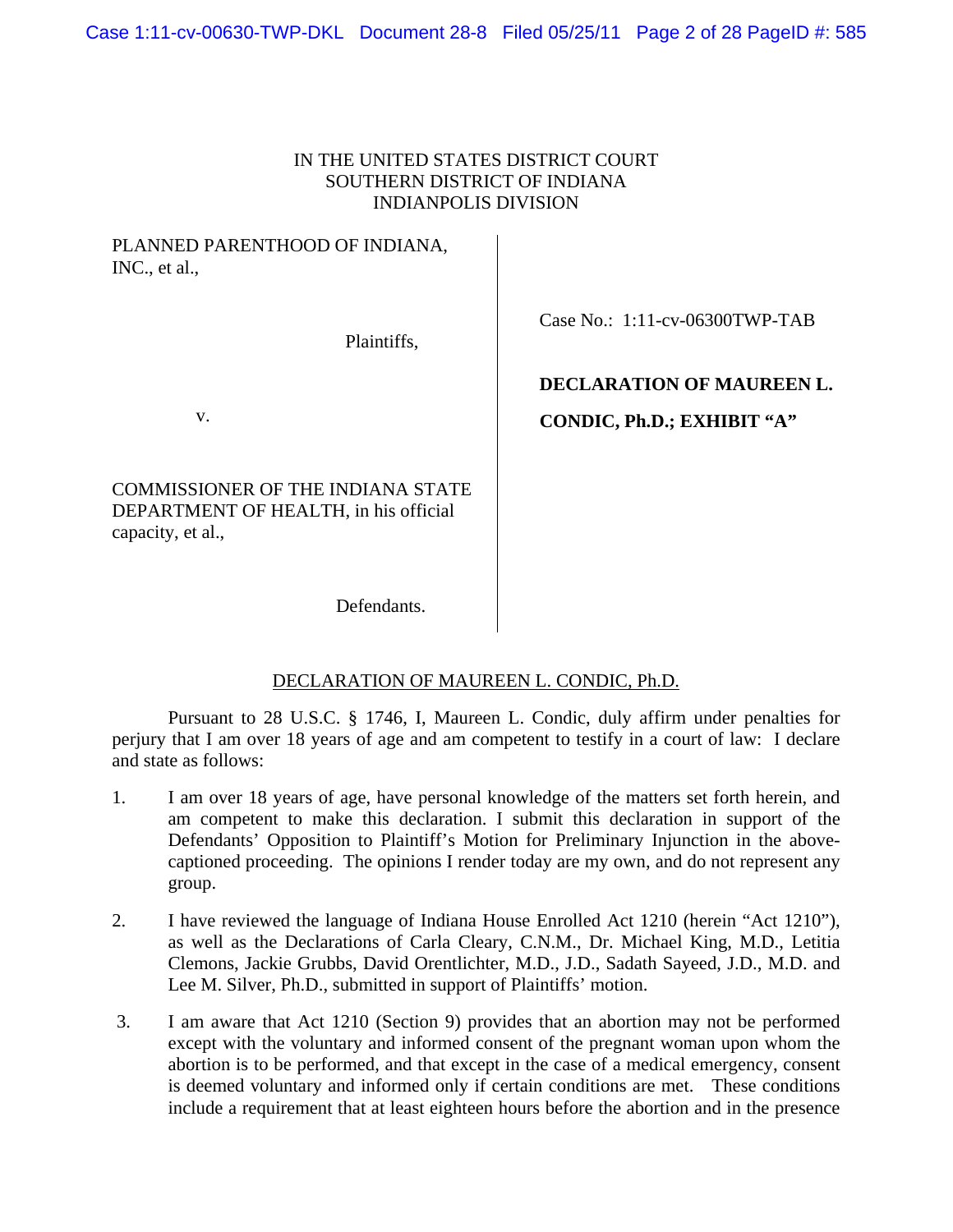of the pregnant woman, the physician who is to perform the abortion, the referring physician or a physician assistant, advanced practice nurse or midwife to whom the responsibility has been delegated has informed the pregnant woman orally and in writing that "human physical life begins when a human ovum is fertilized by a human sperm."

- 6. For the reasons set forth below, it is my expert opinion that this statement is substantially based in scientific fact.
- 7. I am Associate Professor of Neurobiology and Anatomy at the University of Utah School of Medicine, with an adjunct appointment in the Department of Pediatrics. I received my undergraduate degree from the University of Chicago, and my doctorate from the University of California at Berkeley. Since my appointment at the University of Utah in 1997, my primary research focus has been the development and regeneration of the nervous system, focused on the role of neural stem cells. In 1999, I was awarded the Basil O'Connor Young Investigator Award for my studies of peripheral nervous system development. In 2002, I was named a McKnight Neuroscience of Brain Disorders Investigator in recognition of my research in the field of adult spinal cord regeneration. My current research involves the molecular genetics of human pluripotent stem cells.
- 8. In addition to my scientific research, I participate in both graduate and medical teaching. I am director of the University of Utah School of Medicine curriculum in Human Embryology. I have published and presented seminars nationally and internationally on issues concerning science policy and the ethics of biological research.
- 9. My current C.V. is attached as Exhibit "A".
- 10. The question of when a new human being comes into existence has been answered in many ways throughout history, based on the understanding of human development available at the time. Yet determining *precisely* when a new human organism comes into existence wasn't a matter of practical importance until the advent of in vitro fertilization and human embryo research. Consequently, scientists, philosophers, and bioethicists have not considered this question in great detail until recently, and appealing to 'experts' (embryologists and ethicists alike) yields a plethora of opinions, often with very little factual evidence to support them. Thus Dr. Silver (Para. 23) and Dr. Orentlichter (Para. 20) correctly assert that different religious traditions have answered this question in different ways, and assert their own opinion that the question cannot be objectively addressed. Yet religious views and personal opinions are irrelevant to the scientific facts of human embryology, so it is not clear why this point has been raised, except to artificially cast the question as "religious," and therefore "not susceptible to proof by the scientific method" (Orentlichter, Para. 22).
- 11. Dr. Silver correctly notes that life is a continuum (Para. 18), with living cells giving rise to new types of cells and, ultimately, to new individuals, and based on this, concludes that the question of "when life begins" is unanswerable. Yet if this view is correct, we are left with a serious ethical dilemma: while no one objects to the destruction of ordinary human cells for biomedical research, the use of *human beings* for such purposes is universally condemned. Clearly, some non-arbitrary criteria must be established to determine when living human cells give rise to a new individual human being.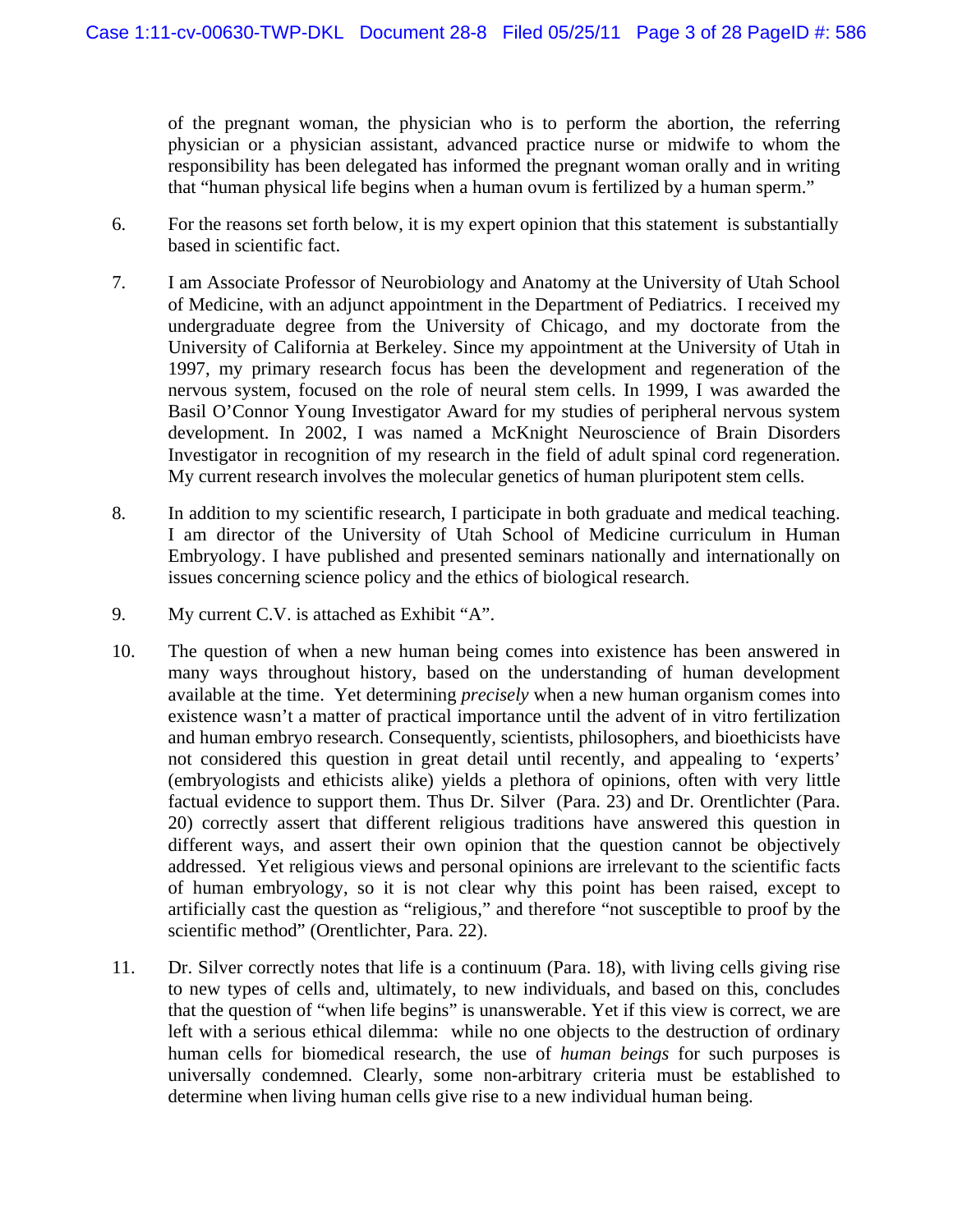- 12. In considering the scientific evidence relevant to the question of when the life of a new human being commences, we must first address the more fundamental question of when a new *cell*, distinct from sperm and egg, comes into existence.
- 13. How do scientists determine when a new cell type has been produced, either in the laboratory or as a consequence of a natural biologic process? The scientific basis for distinguishing one cell type from another rests on two criteria: differences in molecular composition and differences in behavior. Differences in molecular composition can arise due to an alteration in gene expression, or a change in the subcellular localization of existing molecules, or a chemical modification of existing molecules. Alternatively, when cells exhibit new behavior, for example, going from a quiescent to an actively dividing state, they can be identified as distinct cell types. These two criteria are universally agreed upon and employed throughout the scientific enterprise. They are not "religious" opinions or matters of "implicit societal definition or emotional reaction" (Silver, Para. 24). They are objective, verifiable scientific criteria that determine precisely when a new cell type is formed.
- 14. Based on these criteria, the fusion of sperm and egg clearly produces a new cell type. Following the binding of sperm and egg to each other, the membranes of these two cells fuse, creating a single hybrid cell: the zygote or one-cell embryo. Cell fusion is a well studied and very rapid event, occurring in less than a second. Because the zygote arises from the fusion of two different cells, it contains all the components of both sperm and egg, and therefore the zygote has a unique molecular composition that is distinct from either gamete. Subsequent to sperm-egg fusion, events rapidly occur in the zygote that do not normally occur in either sperm or egg. Within minutes, the zygote initiates changes in its ionic composition that will, over the next 30 minutes, result in chemical modifications that block sperm binding to the cell surface. Thus, the zygote acts immediately and specifically to antagonize the function of the gametes from which it is derived; while the "goal" of both sperm and egg is to find each other and to fuse, the first act of the zygote is to prevent any further binding of sperm to the cell surface. Clearly, the prior trajectories of sperm and egg have been abandoned, and a new developmental trajectory—that of the zygote—has taken their place.
- 15. Based on this factual description of the events following sperm-egg binding, we can confidently conclude that a new cell (the zygote), that is distinct from the gametes that gave rise to it both in terms of molecular composition and behavior, comes into existence at the scientifically well defined "moment" of sperm-egg fusion, an event that occurs in less than a second.
- 16. What is the nature of the new cell that comes into existence upon sperm-egg fusion? Most importantly, is the zygote merely another human cell (like a liver cell or a skin cell) or is it something else? Just as science distinguishes between different types of cells, it also makes clear distinctions between *cells* and *organisms*. Both cells and organisms are alive (i.e. they carry out complex metabolic processes to utilize energy and remove wastes), yet organisms exhibit unique behavior and molecular composition that can reliably distinguish them from mere cells.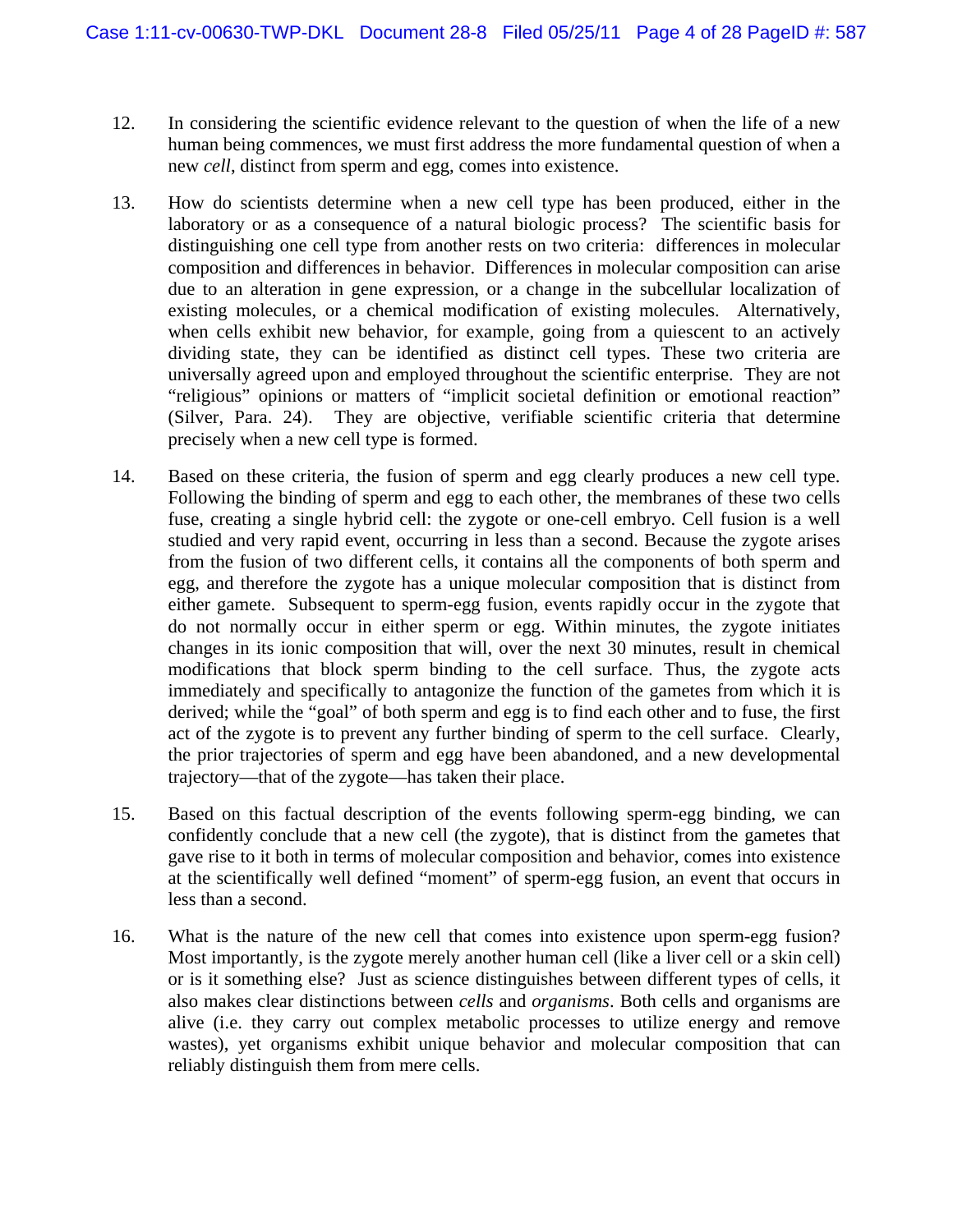- 17. An organism is defined as "(1) a complex structure of interdependent and subordinate elements whose relations and properties are largely determined by their function in the whole and (2) an individual constituted to carry on the activities of life by means of organs separate in function but mutually dependent: a living being." (Merriam-Webster) This definition stresses the interaction of parts in the context of a coordinated whole as the distinguishing feature of an organism. Again, this is not a religious definition or one based on personal preference, it is a *scientific* definition; i.e. one that can be confirmed or refuted by objective, factual observation.
- 18. Organisms are "living beings." Therefore, another name for a *human* organism is a "human being"; an entity that is a *complete* human, rather than a *part* of a human.
- 19. Human beings can be distinguished from human cells using the same kind of criteria scientists use to distinguish different cell types. A human being (i.e., a human organism) is composed of characteristic human parts (cells, proteins, RNA, DNA), yet it is different from a mere collection of cells because it has the characteristic molecular composition and behavior of an organism: it acts in an interdependent and coordinated manner to "carry on the activities of life."
- 20. Human embryos from the one-cell (zygote) stage forward have a unique molecular composition and, more importantly, they show uniquely integrated, organismal behavior that is unlike the behavior of mere human cells. The zygote immediately enters into a complex pattern of development that sequentially produces all of the molecular interactions, cell types, tissues, structures and organs required for the organism as a whole to live and mature. Importantly, the cells, tissues and organs produced during development do not somehow "generate" the embryo (as if there were some unseen, mysterious 'manufacturer' directing this process), they are produced *by the embryo* as a consequence of its unique molecular composition and epigenetic state. The embryo exists from the moment of sperm-egg fusion and (in an appropriately permissive environment) directs *its own* development to more mature stages of human life. This organized, coordinated behavior of the embryo is entirely unlike the behavior of human cells and is the defining characteristic of a human organism.
- 21. In contrast to the assertions of Dr. Silver (Para. 16) and Dr. Orentlichter (Para. 22), the unique behavior and molecular composition of embryos, from their initiation at spermegg fusion onward, can be readily observed and manipulated in the laboratory using the scientific method. Thus, the conclusion that a human zygote is a human being (i.e. a human organism) is not a matter of religious belief, societal convention or emotional reaction. It is a matter of observable, objective, scientific fact.
- 22. As Dr. Silver correctly notes (Para. 24), human cells are alive and that, under some circumstances, they can assemble into primitive tissues and structures based on local, cell-cell interactions and short-range molecular signaling. Yet under *no circumstances* do mere human cells exhibit coordinated interactions directed towards the production of a fully integrated human body. They doe not produce tissues in a coherent manner and do not organize them so as to sustain the life of the entity as a whole. They produce *parts* of the human body in a chaotic, disorganized manner. They behave like *cells*, not like *organisms*.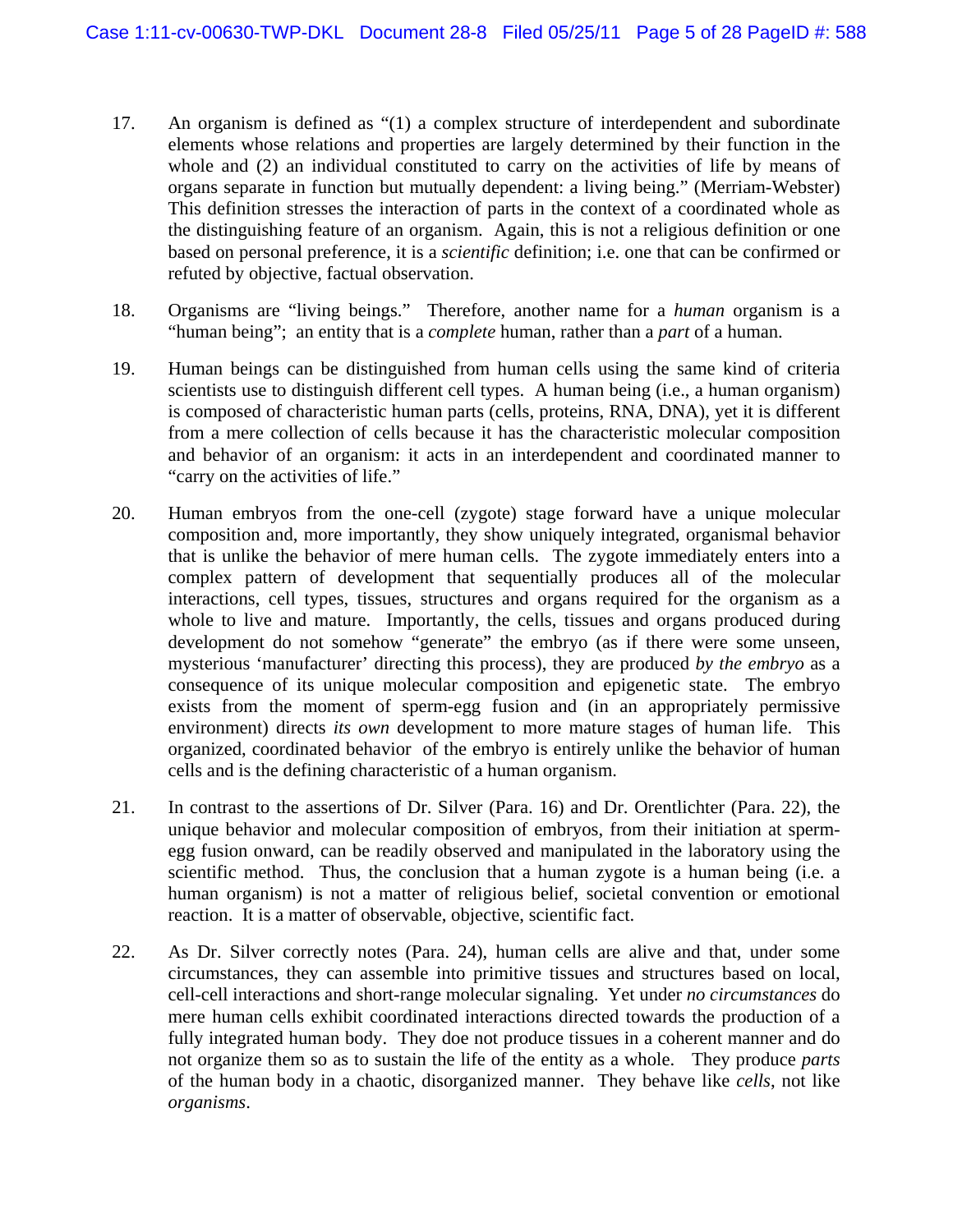- 23. Based on a scientific description of fertilization, fusion of sperm and egg generates a new human cell, the zygote, with composition and behavior distinct from that of either gamete. Moreover, this cell is not merely a unique human cell, but a cell with all the properties of a fully complete (albeit immature) human organism; it is "an individual constituted to carry on the activities of life by means of organs separate in function but mutually dependent: a living being."
- 24. Dr. Silver raises the fact that human embryos can split to form identical twins (Para. 22) to argue that the life of both twins cannot begin at sperm-egg fusion. Yet the fact that embryos can split in no way affects the consideration of when human life begins. A planarian worm can be split into 256 pieces, all of which regenerate an entire worm, yet this does not mean that 256 individual worms somehow exist in the original animal—or that the original animal never existed in the first place. It simply means that the original animal is capable of asexual reproduction by splitting, just as human embryos are for a brief period in early development. In cases of twinning, the original human being comes into existence as a consequence of sperm-egg fusion and the twins come into existence at a later time, as a consequence of embryo splitting. Whether splitting results in the death of the original embryo and production of two new embryos, or whether the original embryo persists as one of the twins has not been conclusively resolved (although scientific observations on the epigenetic modifications that have occurred in both twins could potentially address the question). Yet regardless of how this relatively minor point is ultimately resolved, it would not alter the conclusion that the *original* human embryo arose at sperm-egg fusion.
- 25. The conclusion that human life begins at sperm-egg fusion is objective, based on the universally accepted scientific method of distinguishing different cell types from each other, and consistent with the factual evidence. It is entirely independent of any specific ethical, moral, political, or religious view of human life or of human embryos. Indeed, this definition does not directly address the central ethical questions surrounding the embryo: What value ought society place on human life at the earliest stages of development? Does the human embryo possess the same right to life as do human beings at later developmental stages? A neutral examination of the factual evidence merely establishes the onset of a new human life at a scientifically well defined "moment of conception," a conclusion that unequivocally indicates that human embryos from the zygote stage forward are indeed living individuals of the human species; i.e. human beings.
- 26. Thus, the scientific community has a clear set of criteria for distinguishing one cell type from another and human cells from human organisms. By these criteria, it is a matter of objective, scientific fact that a full and complete, albeit developmentally immature, human organism comes into existence at the fusion of sperm and egg, and that the resulting zygote is indeed a "human physical life."

 I declare under penalty of perjury that the foregoing is true and correct to the best of my knowledge.

Further, Declarant sayeth naught.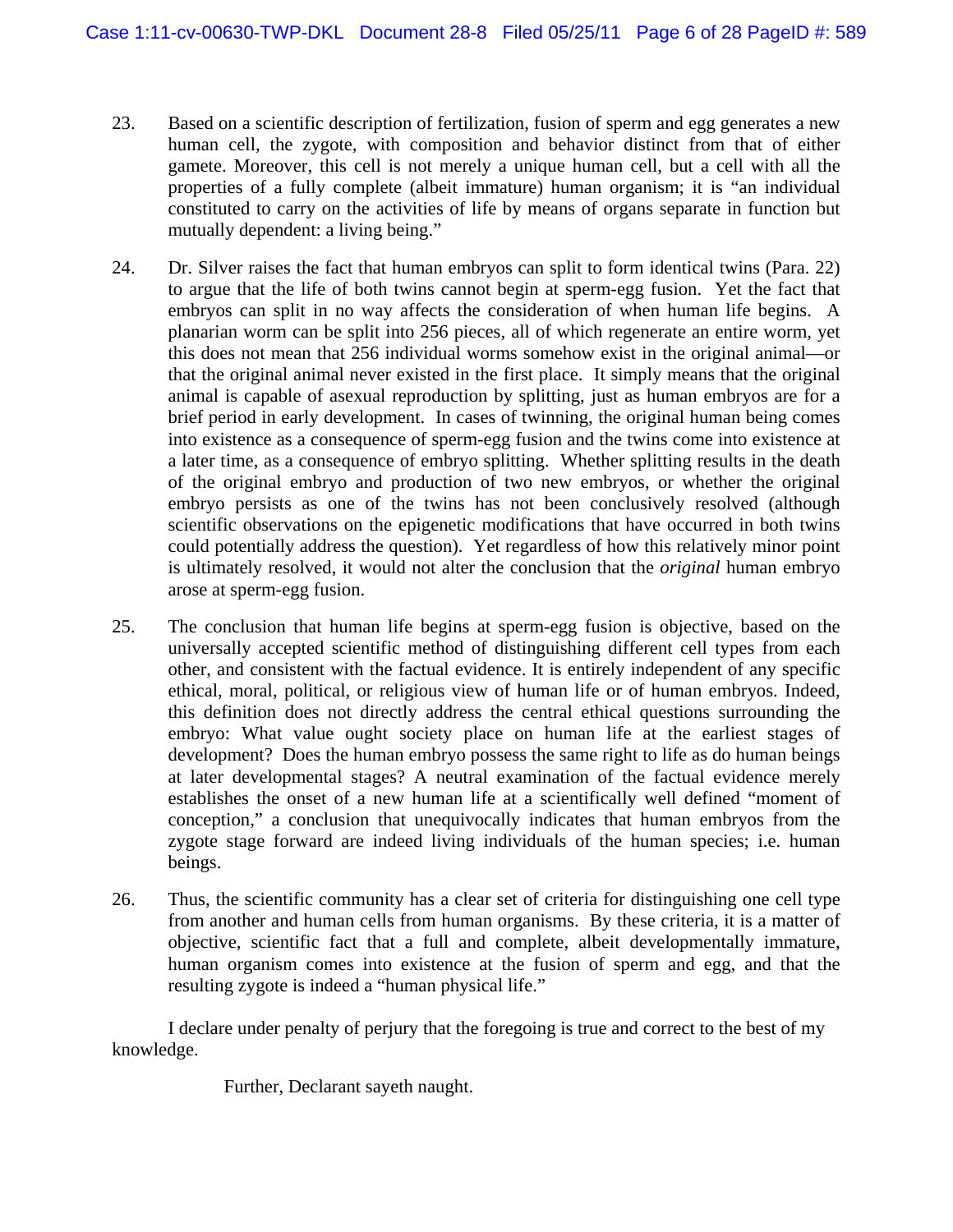Case 1:11-cv-00630-TWP-DKL Document 28-8 Filed 05/25/11 Page 7 of 28 PageID #: 590

I declare under penalty of perjury that the foregoing is true and correct to the best of my knowledge.

Further, Declarant sayeth naught.

DATED: This 25 th day of May, 2011.

 $M/\sqrt{1-\epsilon}$  $\mathcal{L}$  , we can also the contribution of the contribution of  $\mathcal{L}$ 

Maureen L. Condic, Ph.D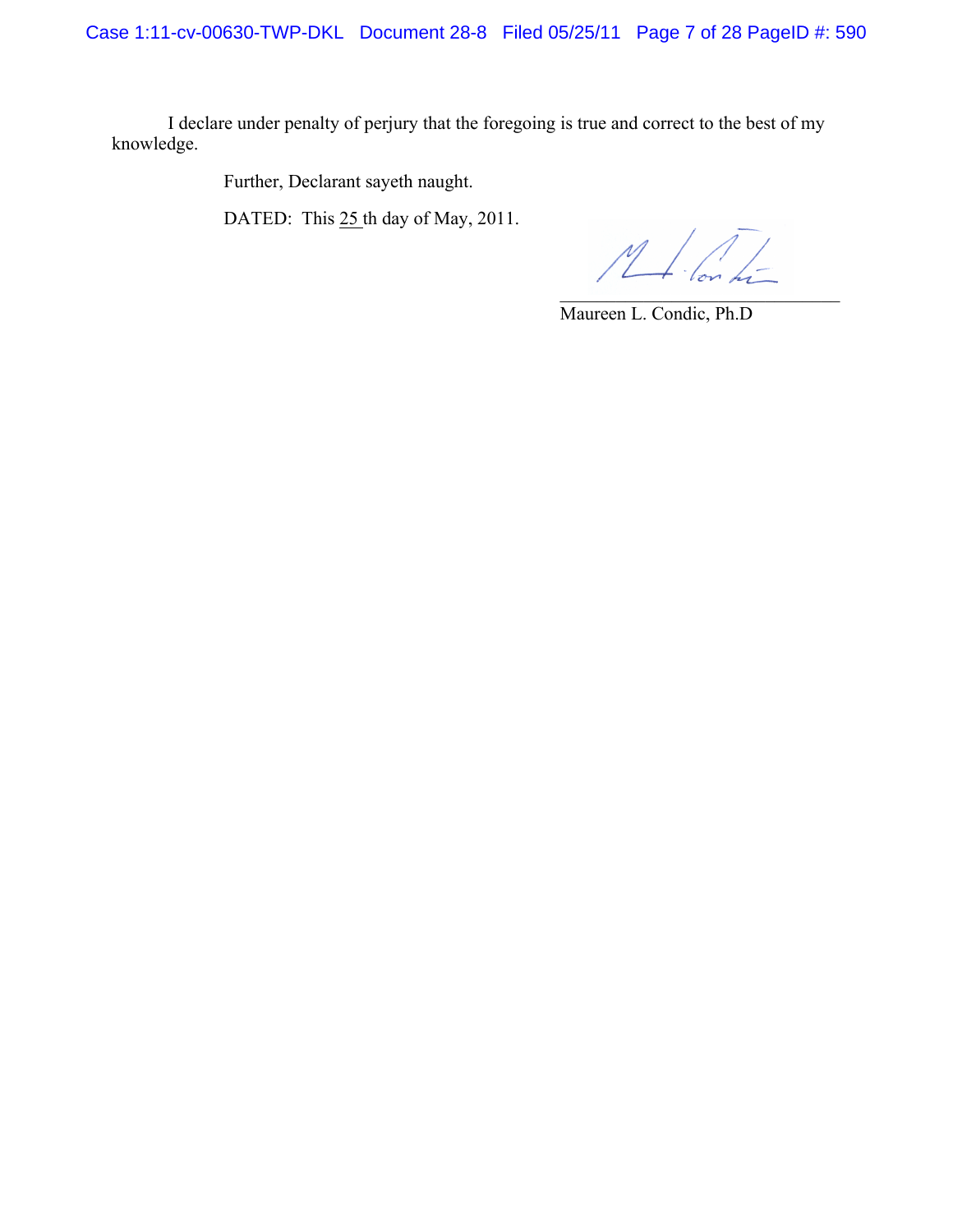Case 1:11-cv-00630-TWP-DKL Document 28-8 Filed 05/25/11 Page 8 of 28 PageID #: 591

# EXHIBIT A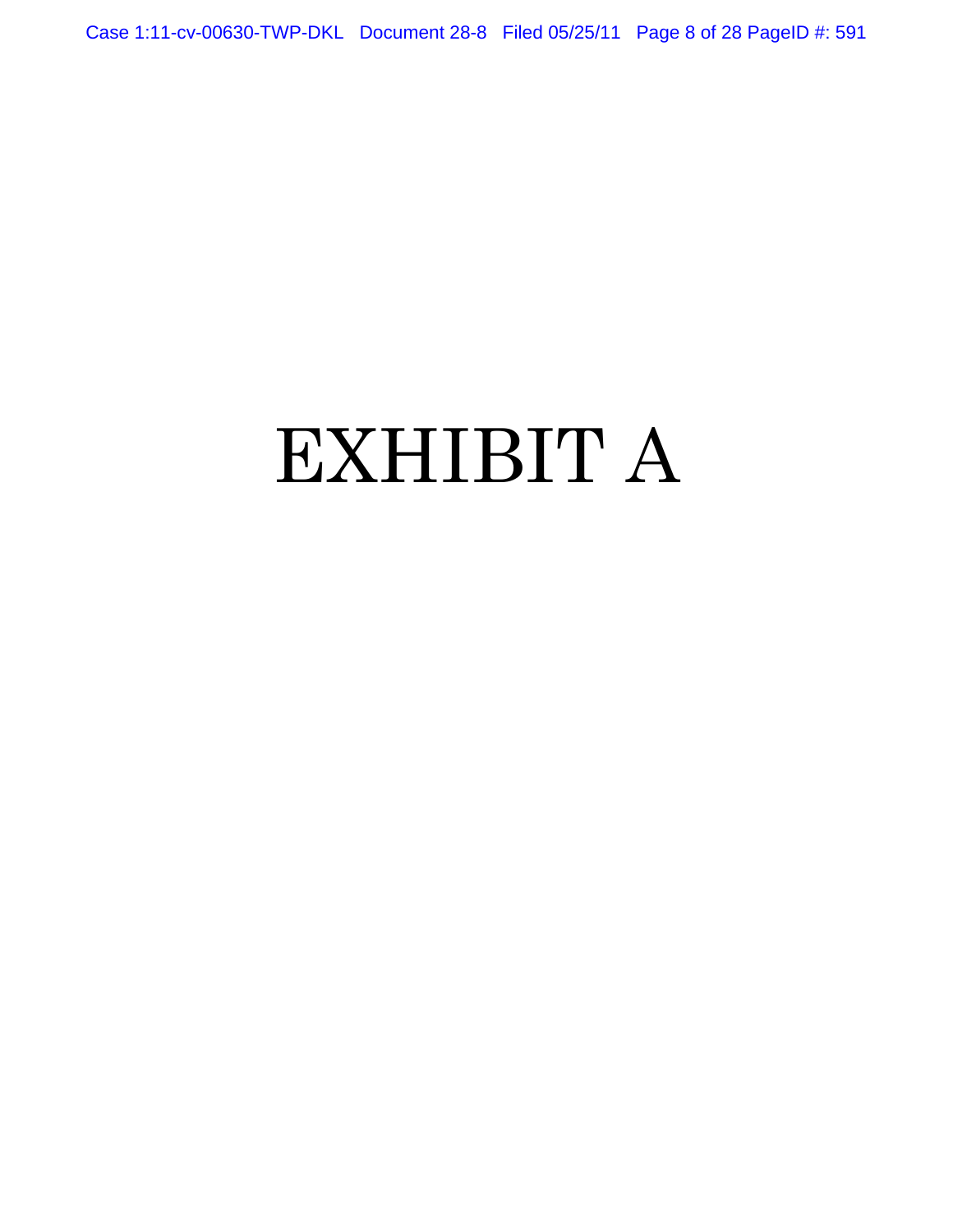## **Curriculum Vitae**

Last Updated: 25 May 2011

#### **PERSONAL DATA**

Name: Maureen L. Condic Birth Place: Chicago, Illinois Citizenship: United States

#### **EDUCATION**

| Years     | Degree(s) | <b>Institution (Area of Study)</b>                |
|-----------|-----------|---------------------------------------------------|
| 1978-1982 | B.A.      | University of Chicago                             |
| 1983-1989 | Ph.D.     | University of California, Berkeley (Neurobiology) |
| 1989-1991 | Postdoc   | University of California, Berkeley                |
| 1991-1997 | Postdoc   | University of Minnesota, Minneapolis              |

#### **BOARD CERTIFICATIONS:**

#### **CURRENT LICENSES/CERTIFICATIONS**

## **ACADEMIC HISTORY**

## **Neurobiology and Anatomy, University of Utah**

| 7/1/1997-2/28/1999 | <b>Assistant Professor (Research)</b>   |
|--------------------|-----------------------------------------|
| 3/1/1999-6/30/2004 | Assistant Professor (Scientist Scholar) |
| 7/1/2004-Present   | Associate Professor, Tenured            |

## **Pediatrics, University of Utah**

| 7/1/1997-6/30/2010 | <b>Adjunct Assistant Professor</b> |
|--------------------|------------------------------------|
| 7/1/2010-Present   | <b>Adjunct Associate Professor</b> |

#### **PROFESSIONAL EXPERIENCE**

| <b>Full Time Positions</b> |                                                                  |
|----------------------------|------------------------------------------------------------------|
| 1997-1999                  | Research Assistant Professor, Department of Neurobiology         |
|                            | University of Utah, Salt Lake City, UT, USA                      |
| 1999-2004                  | Assistant Professor, Department of Neurobiology                  |
|                            | University of Utah, Salt Lake City, UT, USA                      |
| 2004-2011                  | Associate Professor, Tenured, Department of Neurobiology         |
|                            | University of Utah, Salt Lake City, UT, USA                      |
| 2011-Present               |                                                                  |
| <b>Part Time Positions</b> |                                                                  |
| 2007-Present               | Senior Fellow, Westchester Institute                             |
| 2007-Present               | National Catholic Bioethics Quarterly; Scientific Advisory Board |
| 2008-Present               | Bioethics Defense Fund; Director, Scientific Advisory Board      |

## **Temporary Positions**

2010 Oxford University, Harris Manchester College, Theology Department Ph.D. External Examiner. *Stem Cell Research, A critical study of the thought of John Harris, Mary Warnock and H. Tristram Engelhardt in the light of Christian holistic anthropology*, by Angeliki Kerasidou.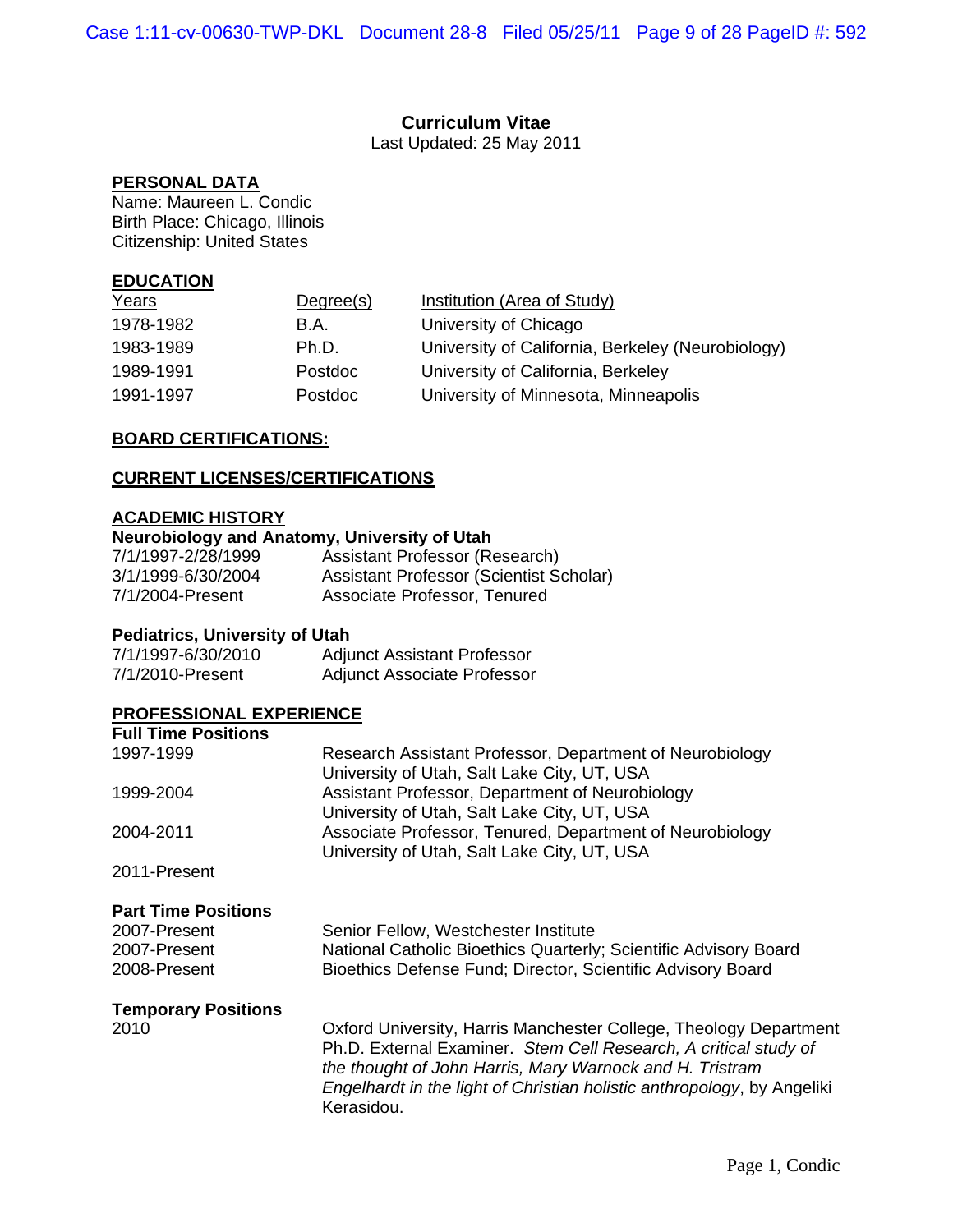2011 Visiting Professor, Notre Dame University.

#### **Editorial Experience**

2007-Present National Catholic Bioethics Quarterly; Editorial Board 2010-Present Stem Cell Reviews and Reports, Editorial Board 1997-Present Journal Referee: (12-20 manuscripts/year) Cell Biology Cell Stem Cell Development Developmental Biology Developmental Dynamics European Journal of Neuroscience Experimental Cell Research Experimental Neurology Journal of Cell Biology Journal of Comparative Neurology Journal of Neuroscience Molecular Biology of the Cell Molecular and Cellular Neuroscience National Catholic Bioethics Quarterly Neural Development Regenerative Medicine **Science** Stem Cells and Development

Stem Cell Reviews and Reports Stem Cells

#### **SCHOLASTIC HONORS**

1999 Pew Scholarship nominee, University of Utah 1999-2001 Basil O'Conner Young Investigator, March of Dimes, USA 2002-2005 McKnight Neuroscience of Brain Disorders Investigator 2006 Invited Audience with His Holiness Pope Benedict XVI

#### **ADMINISTRATIVE EXPERIENCE**

#### **Administrative Duties**

2000-2003 Co-chair, Faculty Recruitment Committee, Neurobiology and Anatomy. 2001-2006 Director of Graduate Studies, Neurobiology and Anatomy Department. 2006-2009 Course Director, School of Medicine, Medical Embryology course. 2010-Present Embryology curriculum director, School of Medicine, Medical Embryology.

#### **Professional & Scientific Committees**

#### **Grant Review Committee/Study Sections**

| 1998-1999 | Member, Spinal Cord Research Foundation |
|-----------|-----------------------------------------|
| 1999      | Ad Hoc Member, NIH MCDN7 Study Section  |
| 2000      | Ad Hoc Member, NIH NSDB Study Section   |
| 2002      | Ad Hoc Member, NIH MCDN1 Study Section  |
| 2002      | Member, Alzheimer's Association         |
| 2003      | Member, Wellcome Trust                  |
| 2004-2005 | Ad Hoc Member, NIH NCF Study Section    |
| 2005      | Ad Hoc Grant Reviewer,                  |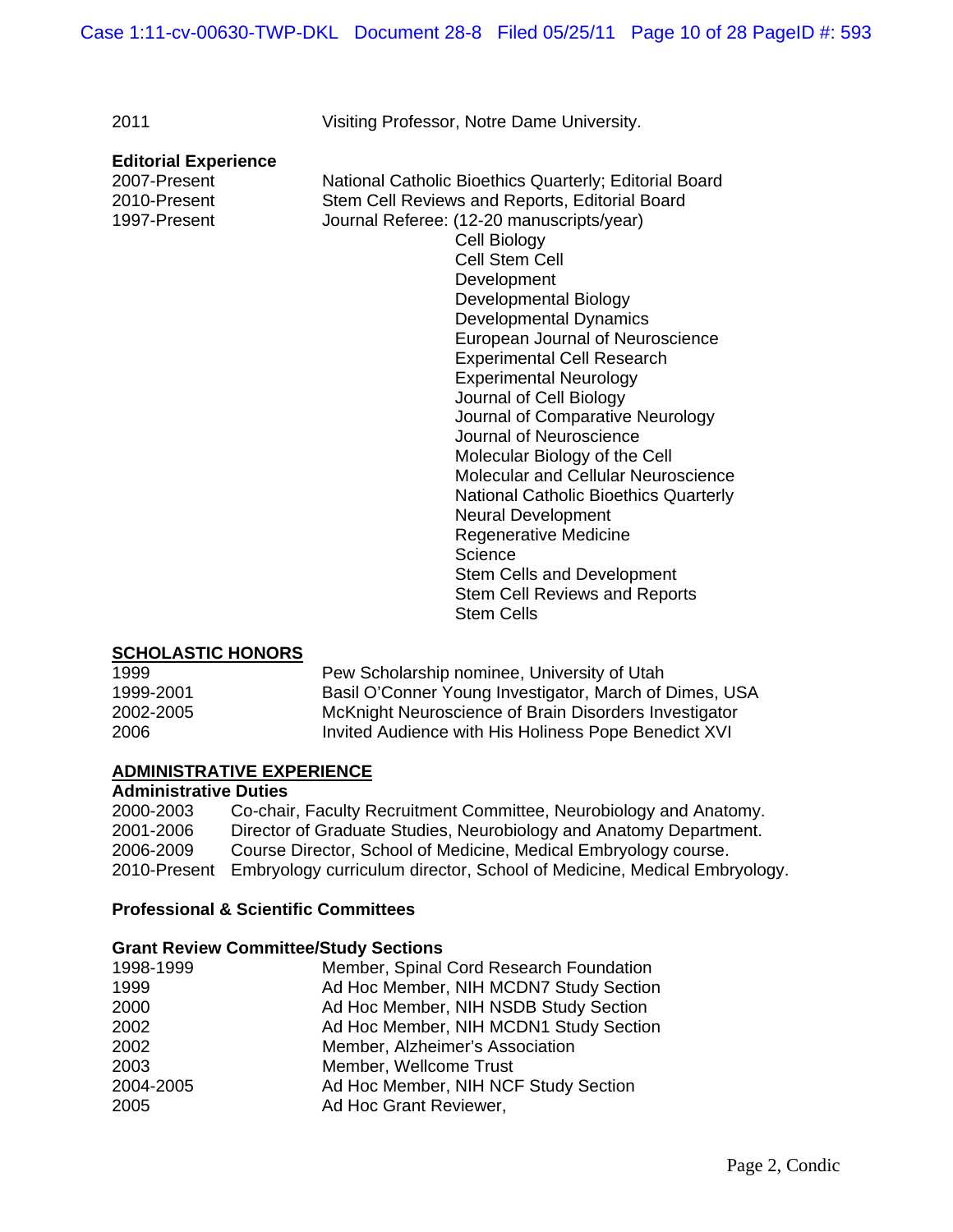|      | National Science Foundation, Developmental Systems |
|------|----------------------------------------------------|
| 2007 | Ad Hoc Grant Reviewer                              |
|      | Medical Research Council, United Kingdom           |
| 2009 | Ad Hoc Member, NIH NDPR Study Section              |
| 2010 | Ad Hoc Member, NIH NSC2 Study Section              |

## **Symposium/Meeting Chair/Coordinator**

#### **PROFESSIONAL COMMUNITY ACTIVITIES**

#### **Scientific and Bioethics interviews (Radio and Print)**

| 2001 | Radio interview, WWJ (Detroit, MI); Current scientific research on spinal cord injury.                                                            |
|------|---------------------------------------------------------------------------------------------------------------------------------------------------|
| 2001 | Radio interview, WMUK (Kalamazoo, MI); Gene manipulation as a treatment for                                                                       |
|      | spinal cord injury.                                                                                                                               |
| 2001 | Newspaper interview, Salt Lake Tribune (Salt Lake City, UT) 29 July; Troy Goodman                                                                 |
|      | "Utah Leaders in debate over ethics, possibilities of stem cell research".                                                                        |
| 2002 | Radio interview, KUER (Salt Lake City, UT); Research on spinal cord injury and                                                                    |
|      | therapeutic approaches to rehabilitation.                                                                                                         |
| 2002 | Radio interview, KCPW, Talk of the City Science Friday (Salt Lake City, UT); Current                                                              |
|      | brain research at the University of Utah.                                                                                                         |
| 2002 | Newspaper interview; Our Sunday Visitor (National circulation); Woodeene Koenig-                                                                  |
|      | Bricker. Scientific issues surrounding stem cells.                                                                                                |
| 2004 | Interview, Science and Theology News, Templeton Foundation (National circulation);                                                                |
|      | Chhari Sadhcev. Science Policy and Science funding.                                                                                               |
| 2005 | Interview, Health Sciences Report, University of Utah, Salt Lake City, UT; Phil Sahm.                                                             |
|      | Current research on Neural Crest development.                                                                                                     |
| 2005 | Interview, Wired Magazine (National circulation); Clive Thompson. Scientific and                                                                  |
|      | ethical issues surrounding altered nuclear transfer.                                                                                              |
| 2006 | Interview, The Weekly Standard (National Circulation) 3 July; Colleen Carroll                                                                     |
|      | Campbell. A clone by any other name; Missouri's deceptively worded ballot                                                                         |
|      | measure.                                                                                                                                          |
| 2006 | Interview, National Review Online (National Circulation) 7 July; Fr. Thomas Berg. A                                                               |
|      | Step Toward Clarity. Recent cloning headlines may herald the end of embryo name                                                                   |
|      | games.                                                                                                                                            |
| 2006 | Radio Interview, KSL, The Doug Wright Show (Salt Lake City, UT); Potential of stem                                                                |
|      | cell research.                                                                                                                                    |
| 2006 | Interview, Catholic News Service (International Circulation) 18 September; Carol                                                                  |
|      | Glatz. Pope endorses adult stem-cell research.                                                                                                    |
| 2006 | Interview, Brain Institute news; Julie Kiefer. Two research papers report "ethical"<br>means to derive embryonic stem cells; The debate rages on. |
| 2007 | Interview, KVSS, The Spirit Morning Show (Omaha, Nebraska) 10 January; Kris                                                                       |
|      | McGregor, The science of stem cell research.                                                                                                      |
| 2007 | Interview, Representative Rob Inglis (South Carolina), 10 January; Discussion with                                                                |
|      | Rep. Inglis staff of human development, embryonic and adult stem cell research. Dr.                                                               |
|      | Willy Lensch (Harvard Medical School), co-participant.                                                                                            |
| 2007 | Interview, Dr. David Stevens, CEO for the Christian Medical & Dental Associations                                                                 |
|      | (National membership) 12 February; Science of stem cell research.                                                                                 |
| 2007 | Invited educational lecture for spinal cord injured patient population, Spinal Cord                                                               |
|      | forum, Salt Lake City, UT.                                                                                                                        |
| 2007 | Interview. Scientist hopeful about new stem cell studies. 6 June; Carrie Gress.                                                                   |
|      | Zenit, (International circulation). Rome Italy.                                                                                                   |
|      |                                                                                                                                                   |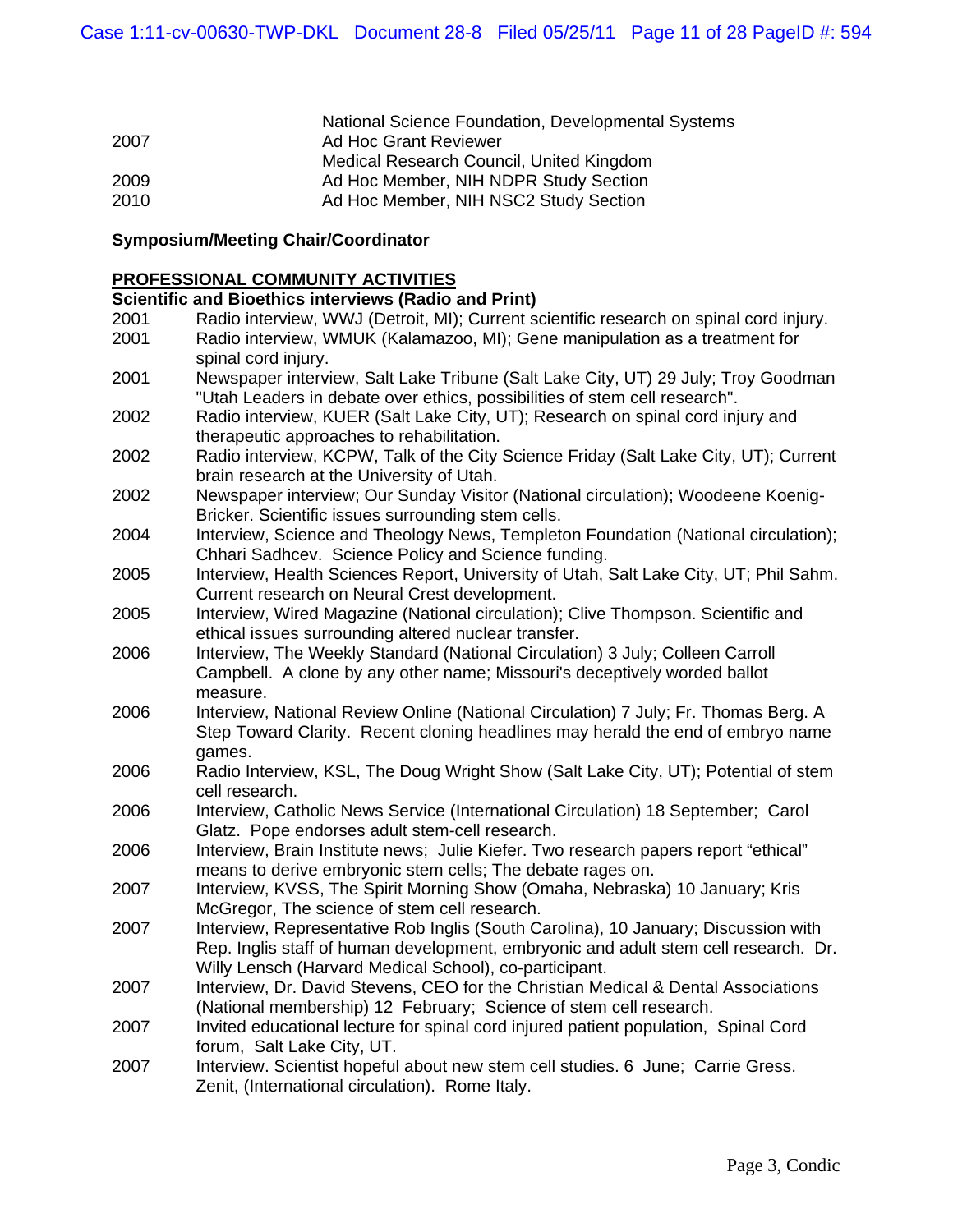- 2007 Radio Interview. Induced Pluripotent Stem cells. Family news in focus (National syndication). 20 June. Steve Jordahl. Colorado Springs, CO.
- 2007 Radio Interview. Cloning legislation. Chip Maxwell. KKAR. Omaha, NE.
- 2007 Interview. Stem Cell Breakthrough Hailed. 20 November; Carrie Gress. ZENIT news agency, (International circulation). Rome Italy.
- 2007 Interview . Scientist hopeful about new stem cell studies. 6 June; Carrie Gress. ZENIT news agency, (International circulation). Rome Italy.
- 2008 Interview. Ethical concerns with the iPS approach. 22 January; Tom McFeely, Contributing Editor. National Catholic Register (National Circulation). North Haven, Connecticut.
- 2008 Interview. Science of direct reprogramming. 30 January; Jim Schwarz. KFUO radio St. Louis, MO.
- 2008 Interview. Primate cloning and induced pluripotent stem cells. 19 February; Ted Katauskas, Editor-at-Large, Portland Monthly. Portland, OR.
- 2008 Interview. Pluripotent stem cells and infertility treatments. Jane Bosveld, Contributing Editor, Discover Magazine. New York, NY.
- 2008 Interview. Trends in Embryonic stem cell research. Anna Persky, Contributing journalist, Washington Lawyer. Washington, DC.
- 2008 Interview. Westchester inaugural White Paper. Karna Swanson Lozoya, Editor. ZENIT news agency, (International circulation). Rome Italy.
- 2008 Interview. Westchester inaugural White paper. Alton J. Pelowski, Managing Editor. Columbia magazine (International circulation). New Haven, CT.
- 2008 Interview. Biological issues raised by Congregation for the Doctrine of the Faith *Dignitas Personae*. 10 December; Ann Rodgers, Pittsburgh Post-Gazette.
- 2008 Interview. Biological issues raised by Congregation for the Doctrine of the Faith Instruction *Dignitas Personae*. 10 December; Rob Stein, The Washington Post.
- 2009 Interview. Uso clínico de célula iPS será difícil, diz cientista. 29 January; Herton Escobar, O Estado de S. Paulo. São Paulo, Brazil.
- 2009 Interview. Scientific Community Differs About Stem Cells. 12 March; Michael P. Tremoglie. The Philadelphia Bulletin. Philadelphia, PA.
- 2009 Interview. When does life begin? 15 June; Sue Ellen Browder. The National Catholic Register (National Circulation). North Haven, CT.
- 2009 Interview. Chinese stem cell breakthrough. Joan Desmond. December 13-19, 2009. The National Catholic Register (National Circulation). North Haven, CT.
- 2009 Interview. Patient specific model of type-1 diabetes. Nima Reza. Family News and Focus (National Syndicate). Colorado Springs, CO.
- 2010 Interview. Newly approved stem cell lines. Audrey Bright. 12 December, 2010. Family News and Focus Radio (National Syndicate). Colorado Springs, CO.

## **UNIVERSITY COMMUNITY ACTIVITIES**

| 1997-Present | Member, Molecular Biology, Molecular Biology Graduate Training Program.                              |
|--------------|------------------------------------------------------------------------------------------------------|
| 1997-Present | Member, Neuroscience Program, Neuroscience Graduate Training Program.                                |
| 1999-2000    | Member and Co-Chair, Neurobiology and Anatomy Department, Faculty                                    |
|              | <b>Recruitment Committee.</b>                                                                        |
| 1999-2003    | Member and Director, Neurobiology and Anatomy Department, Student Advising                           |
|              | Committee.                                                                                           |
| 1999-2003    | Member, Neuroscience Program, Seminar Selection Committee.                                           |
| 1999-Present | Member, Pediatrics Department, Child Health Research Career Development<br>Award Advisory Committee. |
| 2001-2003    | Member, Molecular Biology, Molecular Biology Program Steering Committee.                             |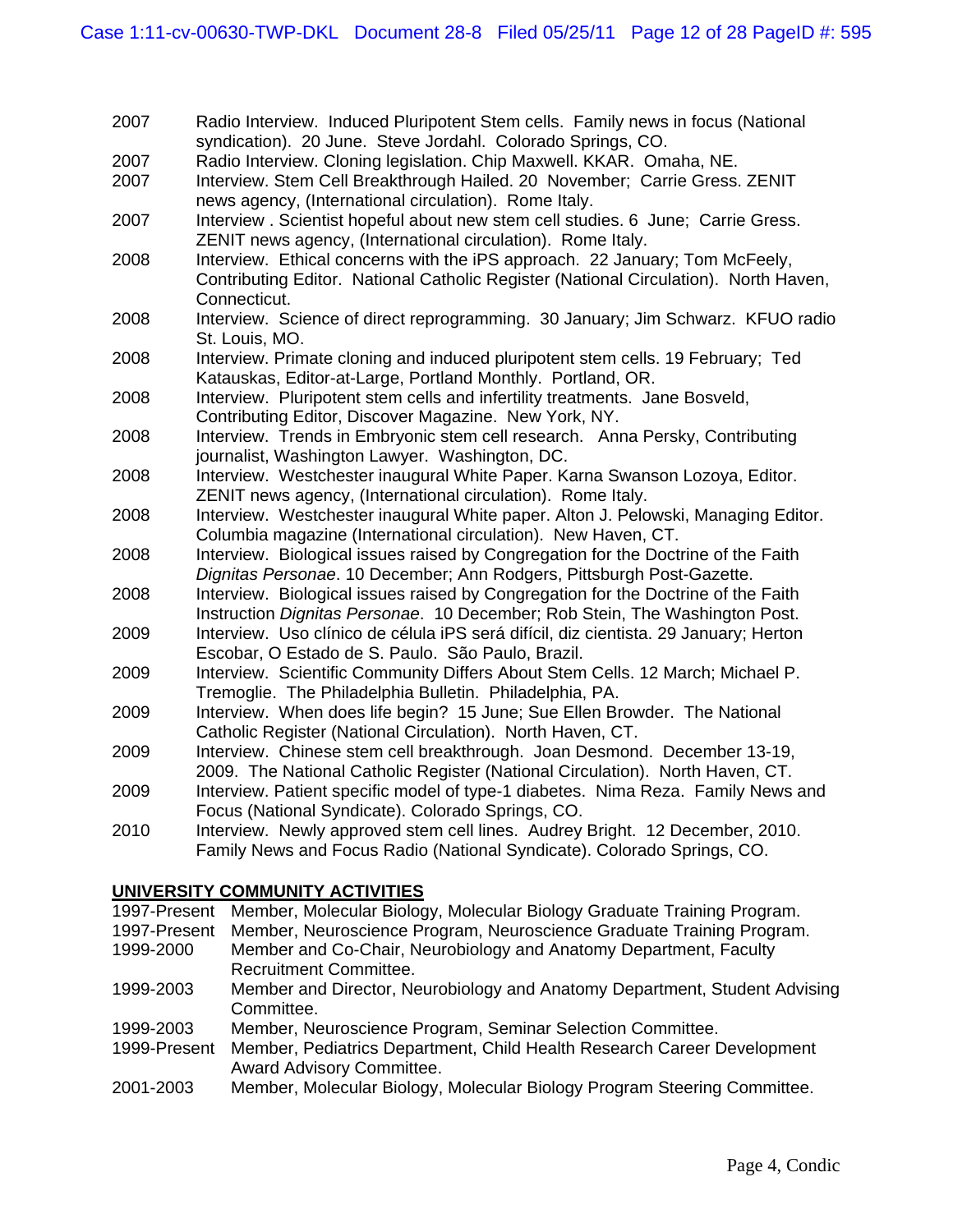| 2001         | Member, Neurobiology and Anatomy Department, Departmental Advisory<br>Committee (DAC).                               |
|--------------|----------------------------------------------------------------------------------------------------------------------|
| 2003         | Member, School of Medicine, Research Subcommittee for Reaccredidation.                                               |
| 2005         | Member, Neurobiology and Anatomy Department, Departmental Advisory<br>Committee (DAC).                               |
| 2007         | Member, School of Medicine, University of Utah Academic Senate Nominating<br>Committee                               |
| 2007         | Member, University of Utah Graduate Council, Department of Bioengineering,<br>Internal departmental review committee |
| 2009         | Member, Neurobiology and Anatomy Department, Departmental Advisory<br>Committee (DAC).                               |
| 2010         | Member, Neurobiology and Anatomy Department, Departmental Advisory<br>Committee (DAC).                               |
| 2010         | Member, Neuroscience Program, Admissions Committee                                                                   |
| 2010-Present | Member, School of Medicine, Promotions Committee                                                                     |
| 2011-Present | Member, Department of Pediatrics Early Career Development Research Grant<br>review committee.                        |
| 2011-Present | Member, Department of Pediatrics Women and Child Institute Basic Science<br>Design Group.                            |
| 2011-Present | Member, Department of Pediatrics Women and Child Institute Faculty Career<br>Development Design Group.               |

#### **ACTIVE MEMBERSHIPS IN PROFESSIONAL SOCIETIES**

|  |  |  |  | 1997-Present American Association for the Advancement of Science |
|--|--|--|--|------------------------------------------------------------------|
|  |  |  |  |                                                                  |

- 1997-Present Society for Developmental Biology
- 1997-Present Society for Neuroscience

## **FUNDING**

| <b>Active Grants</b> |                                                          |
|----------------------|----------------------------------------------------------|
| 07/01/04 - 11/30/11  | 5R01NS048382-05 Specification and Development of Sensory |
|                      | <b>Neurons</b>                                           |
|                      | \$1,040,625                                              |
|                      | <b>NIH</b>                                               |
|                      | Role: Principal Investigator                             |

## **Pending Grants**

| <b>Past Grants</b><br>1984-1987 | National Science Foundation Predoctoral Research Fellowship                                                                                                                    |
|---------------------------------|--------------------------------------------------------------------------------------------------------------------------------------------------------------------------------|
| 1989-1993                       | Cell shape changes during Drosophila morphogenesis<br>American Cancer Society Postdoctoral Fellowship                                                                          |
| 1996-1997                       | Mechanism of neuronal adaptation to inhibitory proteoglycans<br>Spinal Cord Research Foundation Postdoctoral Fellowship                                                        |
| 1998-2003                       | 5R01NS38138-04 Adaptation of neurons to inhibitory extracellular<br>matrix<br>National Institutes of Health (NINDS)<br>Total Costs: \$825,778.<br>Role: Principal Investigator |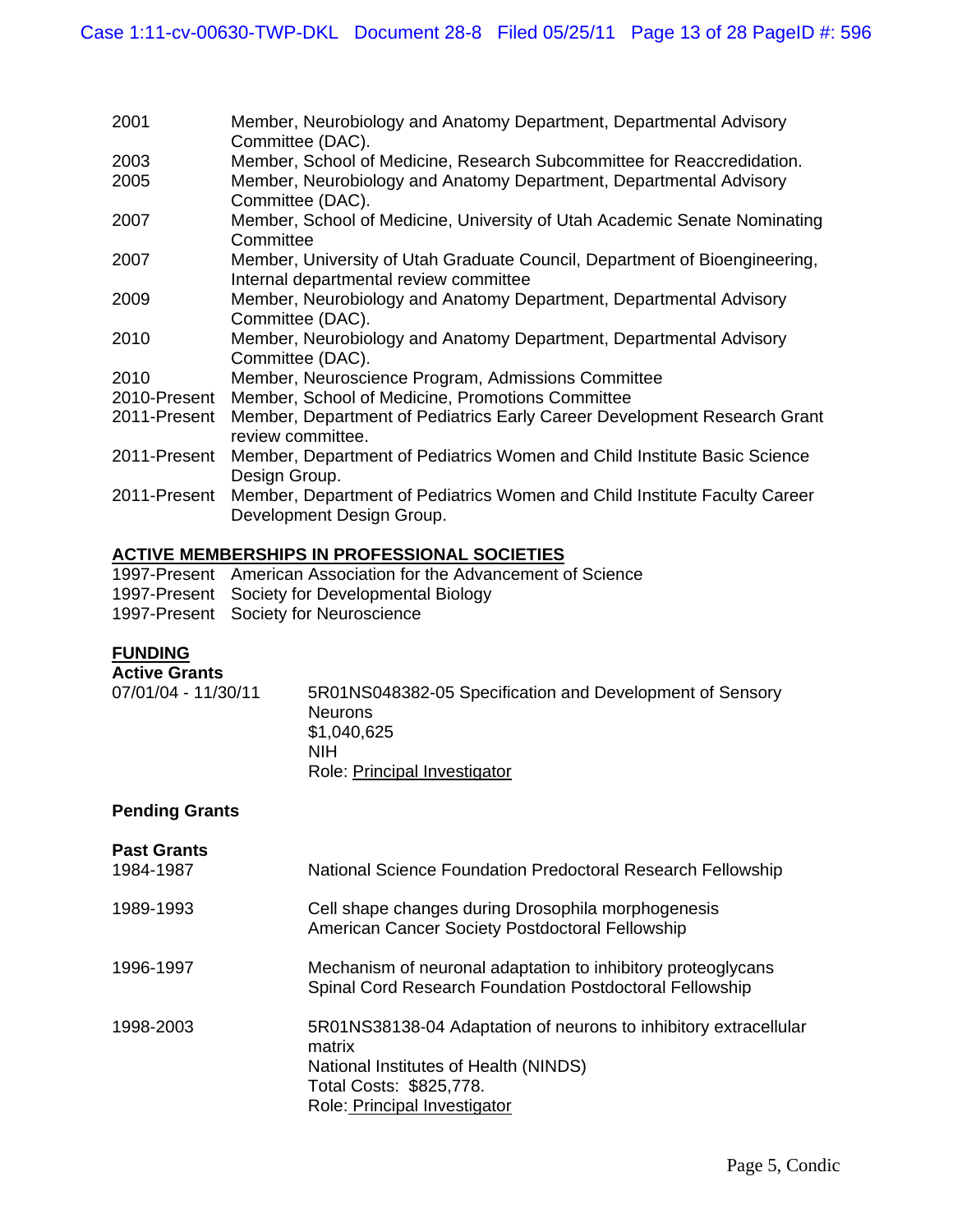| 1998-2001                 | PID9808009 Regulation of integrin expression and neuron adhesion<br>by Bcl-2<br>Total Costs: \$50,000.<br><b>Primary Children's Medical Foundation</b><br>Role: Principal Investigator                                                                                         |
|---------------------------|--------------------------------------------------------------------------------------------------------------------------------------------------------------------------------------------------------------------------------------------------------------------------------|
| 1999-2001                 | 5FY980726 Integrin Regulation controls neural crest migration<br>Total Costs: \$100,000<br>March of Dimes Research Foundation<br>Basil O'Connor Young Investigator Award<br>Role: Principal Investigator                                                                       |
| 1999                      | PID9908008 Control of Cell Fate and Axon Outgrowth in Sensory<br><b>Neurons</b><br><b>Total Costs: \$33,800</b><br>University of Utah Funding Incentive Seed Program<br>Role: Principal Investigator                                                                           |
| 1999                      | 07928 Videomicroscopy apparatus<br>University of Utah Research Instrumentation Fund<br><b>Total Costs: \$80,000</b><br>Role: Principal Investigator                                                                                                                            |
| 2001-2004                 | 1FY01-172 Integrin Regulation Controls Neural Crest Migration<br>Total Costs: \$243,936<br>March of Dimes Birth Defects Foundation<br>(Renewal of MOD Basil O'Connor Young Investigator Award)<br>Role: Principal Investigator                                                 |
| 2002-2005                 | PID2109100 Integrin-mediated stimulation of adult neuronal<br>regeneration<br>McKnight Endowment Fund for Neuroscience<br>McKnight Neuroscience of Brain Disorders Award<br>Total Costs: \$300,000<br>Role: Principal Investigator                                             |
| 2005-2007                 | PID2504037 Interaction between integrins and molecular inhibitors of<br>regeneration<br>Direct Costs: \$153,472<br>Craig H. Neilsen Foundation<br>Role: Principal Investigator                                                                                                 |
| <b>Grants to trainees</b> |                                                                                                                                                                                                                                                                                |
| 2001-2003                 | 1 T32 HD 07491 "Integrin regulation in adult and embryonic<br>regeneration." Dr. Michele Lemons, Postdoctoral Fellowship.<br>Direct Costs: \$72,392<br>National Institute of Health, Institute of Child Health and Human<br>Development, Developmental Biology training grant. |

**Role: Mentor** Role: 2019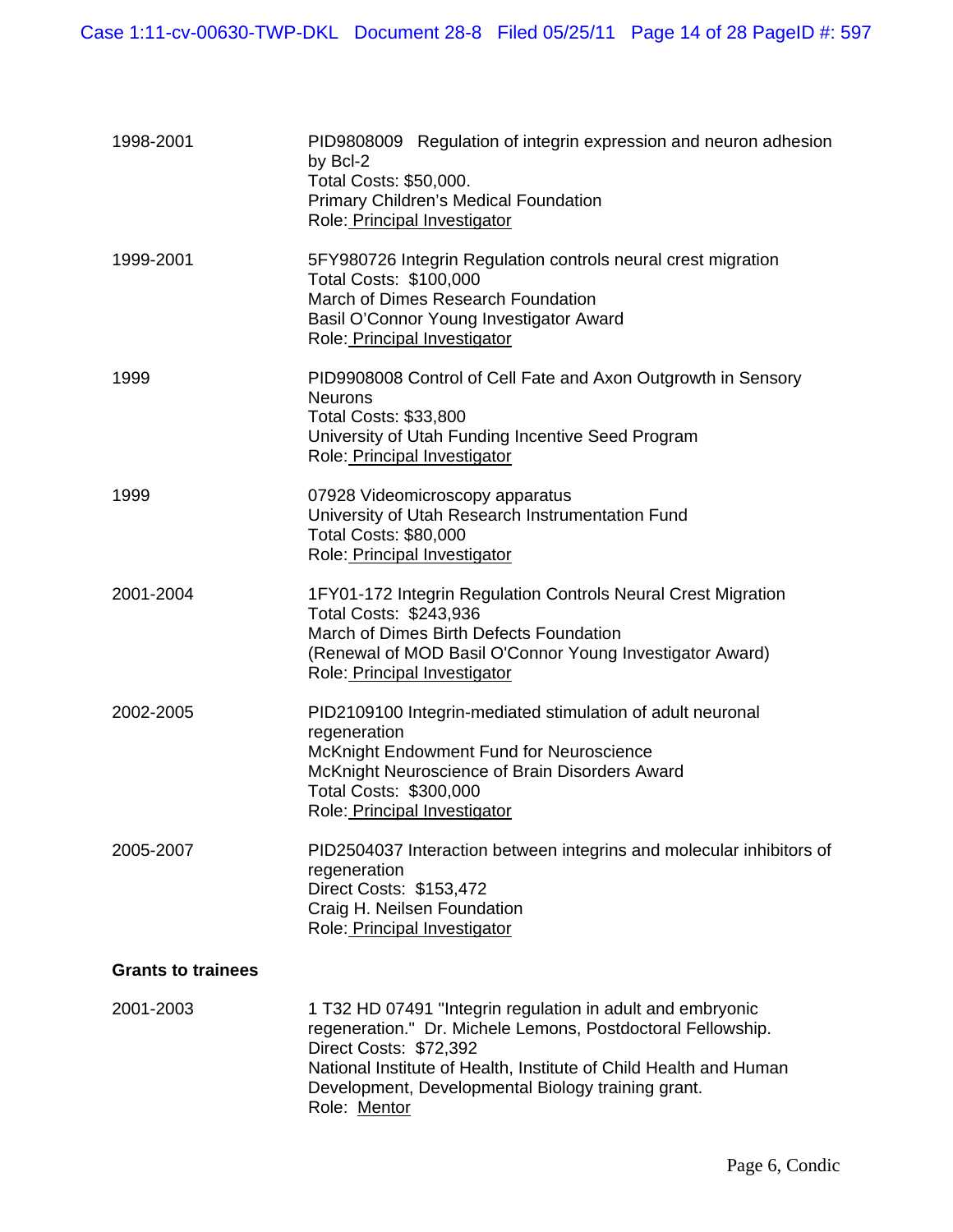| 2003-2005 | "Cell autonomous factors influence regeneration." Dr. Michele<br>Lemons, Postdoctoral Fellowship.<br>Paralyzed Veterans of America, Spinal Cord Research Foundation.<br>Direct Costs: \$100,450.<br>Role: Mentor       |
|-----------|------------------------------------------------------------------------------------------------------------------------------------------------------------------------------------------------------------------------|
| 2003-2004 | International Outstanding Young Investigators Award, Dr. Michele<br>Lemons, Postdoctoral Award.<br>Paralyzed Veterans of America, Spinal Cord Research Foundation.<br>Role: Mentor                                     |
| 2002-2005 | F31 NS43849-01 "Surface integrin regulation controls neural crest<br>migration." Lauren Strachan, Graduate student.<br>National Institute of Health Predoctoral Fellowship.<br>Direct Costs: \$74,238.<br>Role: Mentor |

#### **Active Contracts**

## **Pending Contracts**

#### **Past Contracts**

#### **TEACHING RESPONSIBILITIES/ASSIGNMENTS**

#### **Course and Curriculum Development**

|      | <b>OUGLOG AND OUTLOGRAPH DEVEROPMENT</b>                                                                                     |
|------|------------------------------------------------------------------------------------------------------------------------------|
| 2010 | Phase I: Human embryology content director, University of Utah, Salt Lake City.                                              |
| 2010 | Phase II: Metabolism and Reproduction, Human embryology content director,                                                    |
|      | University of Utah, Salt Lake City.                                                                                          |
| 2011 | Phase II: Circulation, Respiration and Regulation, Human embryology content<br>director, University of Utah, Salt Lake City. |
|      |                                                                                                                              |

#### **Courses Directed**

| 2001 | Course Director, "Research in Progress Seminar". (Anat 7720). Presentation of<br>current research with formal review by Departmental faculty and course director,<br>University of Utah, Salt Lake City. |
|------|----------------------------------------------------------------------------------------------------------------------------------------------------------------------------------------------------------|
| 2001 | Co-Director (with Dr. C.-B. Chien), "Axon guidance". (Mbiol 6100). Presentation of<br>current literature with formal review by course directors, University of Utah, Salt<br>Lake City.                  |
| 2006 | Co-Director (with Dr. A. Moon), "Cell adhesion and motility". (Mbiol 6100).<br>Presentation of current literature, writing of a grant proposal, University of Utah,<br>Salt Lake City.                   |
| 2010 | Course Director, "Human embryology and craniofacial development". Presentation<br>of formal lectures for Dental students (independent component of (Orb 133),<br>University of Utah, Salt Lake City.     |

#### **Course Lectures**

| 1985-1986 | Graduate Instructor, Laboratory Instructor, "Developmental Biology". 30 students,   |
|-----------|-------------------------------------------------------------------------------------|
|           | 15 lectures, 15 labs, University of California, Berkeley.                           |
| 1988      | Graduate Instructor, Laboratory Instructor, "Biology". 30 students, 15 lectures, 15 |
|           | labs, University of California, Berkeley.                                           |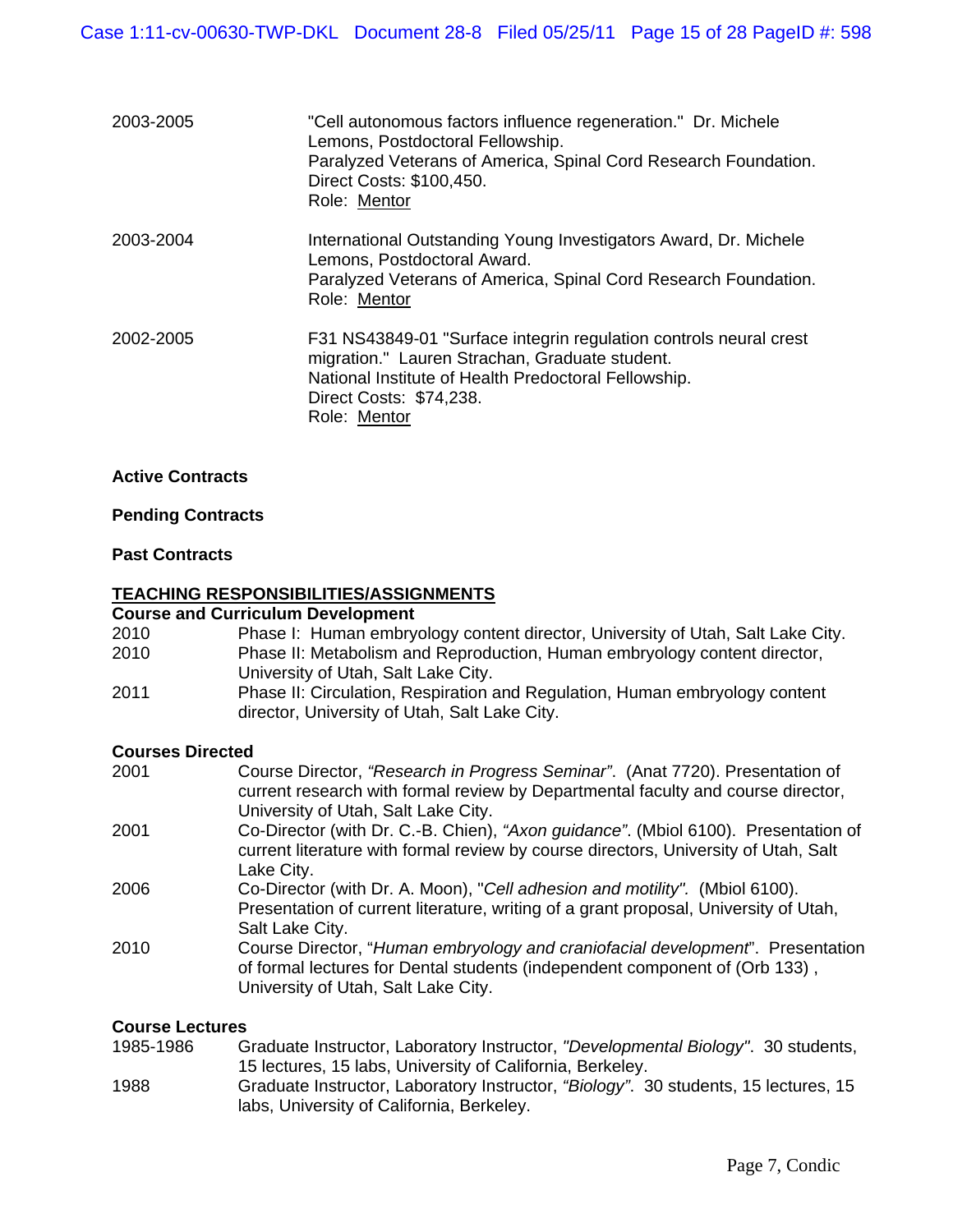| 1989         | Graduate Instructor, "Integrated Systems Neurobiology". 8 students, 30 lectures,<br>University of California, Berkeley.                                        |
|--------------|----------------------------------------------------------------------------------------------------------------------------------------------------------------|
| 1992-1996    | Instructor, Discussion Leader, "Developmental Neurobiology". 30 students, two<br>lectures, University of Minnesota, Minneapolis.                               |
| 1993-1995    | Instructor, Discussion Leader, "Molecular, Cellular Development". 30 students, two<br>lectures, University of Minnesota, Minneapolis.                          |
| 1998-Present | Instructor, Discussion Leader, "Developmental Neurobiology," (Anat 7750). 8-12<br>students, 4-6 lectures, 1-2 discussions, University of Utah, Salt Lake City. |
| 1998-Present | Instructor, "Frontiers in Neuroscience," (Neusc 6010). 8-20 students, one lecture,<br>University of Utah, Salt Lake City.                                      |
| 1998-Present | Instructor, "Faculty Research in Progress," (Mbiol 6050). 20-30 students, one<br>lecture.                                                                      |
| 1999         | Instructor, "Cell Biology," (Mbiol 6480). 20-30 students, two lectures, University of<br>Utah, Salt Lake City.                                                 |
| 1999-2006    | Instructor, "Human Embryology," (Anat 6060). 110-120 students, 4 lectures,<br>University of Utah, Salt Lake City.                                              |
| 2001-2006    | Course Director, "Research in Progress Seminar," (Anat 7720). 20-30 students,<br>University of Utah, Salt Lake City.                                           |
| 2001         | Co-Director, "Axon Guidance," (Mbiol 6100). Offered 2001, 2003. 8-10 students,<br>University of Utah, Salt Lake City.                                          |
| 2006-2009    | Course Director, "Human Embryology," (Anat 6060). 110-120 students, 10<br>lectures, University of Utah, Salt Lake City.                                        |
| 2007         | Instructor, "Genetics and Society (Honors 3215). 18 students, one lecture,<br>University of Utah, Salt Lake City.                                              |
| 2010         | Instructor, "Health Law" (LAW 7360). 30 students, on lecture, University of<br>Utah, Salt Lake City.                                                           |

## **Clinical Teaching**

## **Laboratory Teaching**

| 1985-1986 | Graduate Instructor, Laboratory Instructor, "Developmental Biology". 30 students,   |
|-----------|-------------------------------------------------------------------------------------|
|           | 15 lectures, 15 labs, University of California, Berkeley.                           |
| 1988      | Graduate Instructor, Laboratory Instructor, "Biology". 30 students, 15 lectures, 15 |
|           | labs, University of California, Berkeley.                                           |

## **Small Group Teaching**

## **Trainees Supervised**

| Graduate, Wei Guan, Psychiatry resident, University of Louisiana Health Science |
|---------------------------------------------------------------------------------|
|                                                                                 |
|                                                                                 |
|                                                                                 |
|                                                                                 |
|                                                                                 |
|                                                                                 |
|                                                                                 |
|                                                                                 |
|                                                                                 |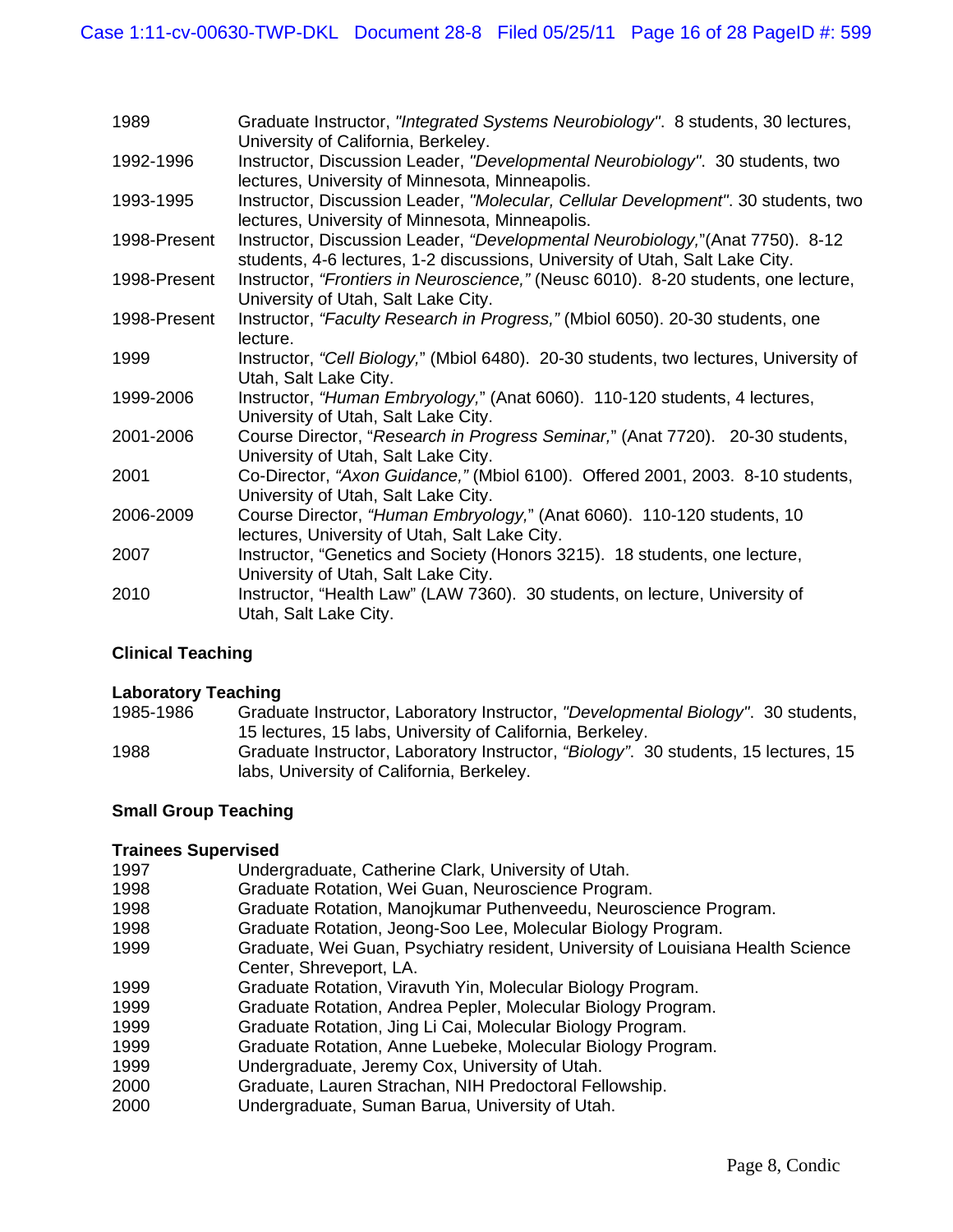|  | 2000 | Graduate Rotation, Xulei Lui, Neuroscience Program. |
|--|------|-----------------------------------------------------|
|--|------|-----------------------------------------------------|

- 2000 Graduate Rotation, Debjani Bhar, Molecular Biology Program.
- 2001 Postdoctoral Fellow, Michele Lemons, NIH Postdoctoral Fellowship, Paralyzed Veterans of America Postdoctoral Fellowship, Paralyzed Veterans of America International Outstanding Young Investigators Award, Assistant Professor (tenure track) Assumption College, Worcester, MA.
- 2001 Graduate Rotation, Sandhiya Kalyanasundaram, Neuroscience Program.
- 2001 Graduate Rotation, Nirmalya Roychowdhury, Neuroscience Program.
- 2001 Graduate Rotation, Deepak Raj, Molecular Biology Program.
- 2002 Graduate Rotation, Hara Kang, Molecular Biology Program.
- 2002 Graduate Rotation, Linclon Hunt, Neuroscience Program.
- 2003 Undergraduate, Luke Marzec, University of Pennsylvania.
- 2003 Undergraduate, Kevin Woody, University of Utah.
- 2004 Undergraduate, Katheryn Cousins, University of Chicago.
- 2004 Graduate Rotation, Kathy Zukor. Neuroscience Program.
- 2004 Graduate Rotation, Jared Cassiano. Molecular Biology Program.
- 2005 Graduate, Kath Zukor.
- 2005 Undergraduate, Benjamin Saliwanchik, University of Chicago.
- 2005 Graduate Rotation, Michael Abanto. Neuroscience Program.
- 2007 Graduate Rotation, Gretchen Carr, Neuroscience Program.
- 2009 Graduate, Erin Cadwalader, Co-advisor with Dr. H.J. Yost.
- 2010 Postdoctoral Fellow, Colin McGuire.

#### **Graduate Student Committees**

- 1999-01 Laura Storjohann. Neurobiology and Anatomy.
- 1999-04 Wei Guan. Neurobiology and Anatomy.
- 2000-01 Roy Smeal. Bioengineering.
- 2000-05 Lauren Strachan. Neurobiology and Anatomy.
- 2001-04 Jeong-Soo Lee. Neurobiology and Anatomy.
- 2004-08 Suzanna Gribble. Neurobiology and Anatomy.
- 2004-10 Melissa Hardy. Neurobiology and Anatomy.
- 2005-09 Eon Joo Park. Human Genetics.
- 2006-10 Katherine Zukor. Neurobiology and Anatomy.
- 2010-Present Lisa Benko, Neurobiology and Anatomy.
- 2011-Present Tony Hsiao, Bioengineering.

#### **Continuing Education Lectures/Presentations**

- 9/2002 Conference speaker (National). *Scientific basis of pediatric practice*. University of Utah, Salt Lake City, UT.
- 4/2004 Symposium Speaker (International). *Integrative Master Class in Anatomy: The Gastrointestinal System*. Experimental Biology National Meeting. Washington, D.C.
- 11/2005 Keynote Speaker (International). *Suffering and Hope: The ideas behind the medical specialty of palliative care*. The University of Texas MD Anderson Cancer Center and the University of St. Thomas, Houston TX.
- 9/2006 Congress speaker (International). *Stem cells: What future for therapy? Scientific aspects and bioethical problems*. Azienda Ospedaliera Santa Maria della Misericordia, FIAMC (Fédération Internationale des Associations Médicales Catholiques) and the Pontifical Academy for Life. Rome, Italy.
- 10/2006 Colloquium speaker (National). *The beginning of life: Human embryology*. DeVos Medical Ethics Colloquy. Grand Valley State University, Spectrum Health Hospitals,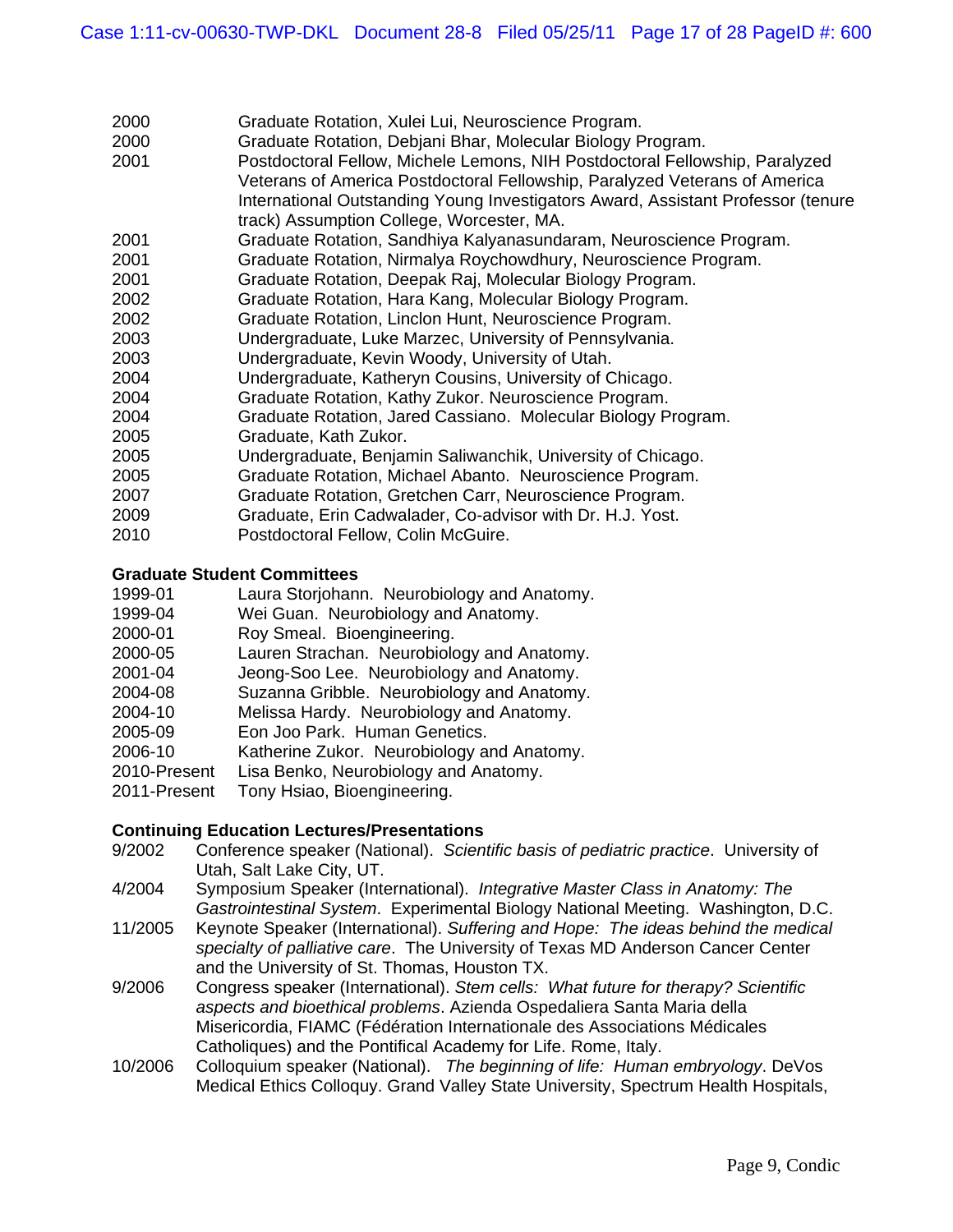St. Mary's Hospital, Metropolitan Hospital, Calvin College, Aquinas College and the Van Andel Research Institute. Grand Rapids, Michigan.

- 4/2008 Keynote Speaker (National). *The nature of human embryos.* Alice D. and Frederick C. LaBrecque Lecture in Medical Ethics/Bioethics. Boston College. Boston, MA.
- 10/2008 Invited speaker (National). *Human embryology and science politics*. Moral Conviction vs. Political Pressure. Allegheny General Hospital and Franciscan University of Steubenville. Steubenville, OH.
- 7/2010 Invited Speaker (National). Who is human and what is not? "Beyond Therapy: Exploring Enhancement and Human Futures." The Center for Bioethics & Human Dignity, Deerfield, IL.
- 4/2011 Invited Research In Progress Seminar (Regional). Amniotic fluid stem cells and congenital heart defects. Department of Pediatrics. University of Utah, Salt Lake City, UT.

## **Other Educational Activities**

1998-Present Molecular Biology Program, Admissions Interview.

- 1998-Present Neuroscience Program, Admissions Interview.
- 1998 Gregory Yochum. Oncological Sciences, Qualifying Examinations.
- 1998 Meredith Lee. Neurobiology and Anatomy, Qualifying Examinations.
- 1998 James Kemmerle. Human Genetics, Qualifying Examinations.
- 2000 Wei Guan. Neurobiology and Anatomy, Qualifying Examinations.
- 2001 Jeong-Soo Lee. Neurobiology and Anatomy, Qualifying Examinations.
- 2004 Melissa Hardy. Neurobiology and Anatomy, Qualifying Examinations.
- 2004 Suzanna Gribble. Neurobiology and Anatomy, Qualifying Examinations.
- 2005 Eon Joo Park. Human Genetics, Qualifying Examinations.
- 2006 Katherine Zukor. Neurobiology and Anatomy, Qualifying Examinations.

#### **PEER-REVIEWED JOURNAL ARTICLES (Bold/underline faculty member's name)**

- 1. Condic, M.L. and Bentley, D. (1989). Pioneer neuron pathfinding from normal and ectopic locations *in vivo* after removal of the basal lamina. **Neuron** *3,* 427-439.
- 2. Condic, M.L. and Bentley, D. (1989). Removal of the basal lamina *in vivo* reveals growth cone-basal lamina adhesive interactions and axonal tension in grasshopper embryos. **J. Neurosci.** *9,* 2678-2686.
- 3. Condic, M.L. and Bentley, D. (1989). Pioneer growth cone adhesion *in vivo* to boundary cells and neurons after enzymatic removal of basal lamina in grasshopper embryos. **J. Neurosci.** *9,* 2687-2696.
- *4.* Condic, M.L., Lefcort, F. and Bentley, D. (1989). Selective recognition *in vitro* between embryonic afferent neurons of grasshopper appendages. **Dev. Biol.** *135,* 221-230.
- 5. Condic, M.L., Fristrom, D. and Fristrom, J.W. (1991). Apical cell shape changes during *Drosophila* imaginal leg disc elongation: A novel morphogenetic mechanism. **Development**  *111,* 23-33.
- 6. **\***Fessler, L.I., **\***Condic, M.L., Nelson, R.C., Fessler, J.H., Fristrom, J.W. (1993). Site specific cleavage of basement membrane collagen IV during *Drosophila* metamorphosis. **Development** *117,* 1061-1069. (**\***The first two authors contributed equally to this work.)
- 7. Condic, M.L. and Letourneau P.C. (1997). Ligand-induced changes in integrin expression regulate neuronal adhesion and neurite outgrowth. **Nature** *389*, 852-856.
- 8. Condic, M.L., Snow, D.M. and Letourneau, P.C. (1999). Embryonic neurons adapt to the inhibitory proteoglycan aggrecan by increasing integrin expression. **J. Neurosci.** *19,* 10036- 43.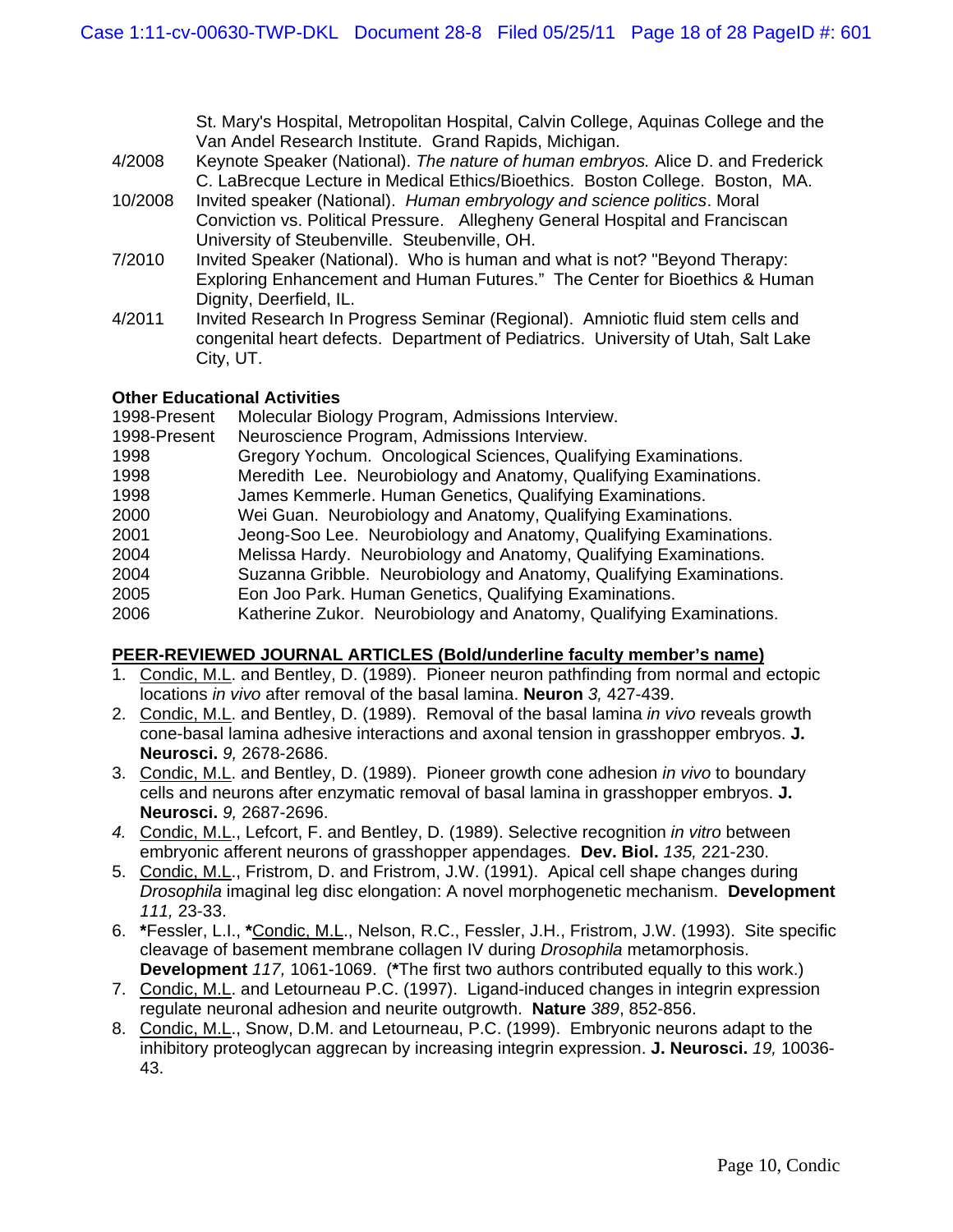- 9. Schroeder, K.E. Condic, M.L. Eisenberg, L.M. and Yost, H.J. (1999). Spatially regulated translation in embryos: Asymmetric expression of maternal Wnt-11 along the dorsal-ventral axis in *Xenopus*. **Dev. Biol.** *214*, 288-297.
- 10. Condic, M.L. (2001). Adult neuronal regeneration induced by transgenic integrin expression. **J. Neurosci.** *21(13),* 4782-4788.
- 11. Guan, W. Puthenveedu, M. and Condic, M.L. (2003). Sensory neuron subtypes have unique substratum preference and receptor gene expression prior to target innervation. **J. Neurosci.** *23,* 1781-1791.
- 12. Guan, W. and Condic, M.L. (2003). Characterization of Netrin-1, Neogenin and UNC-5 expression during chick dorsal root ganglion development. **Mech. Dev.** (Gene expression patterns) *3(3)*, 367-371.
- 13. Strachan, L. and Condic, M.L. (2003). Neural crest motility and integrin regulation are distinct in cranial and trunk populations. **Dev. Biol.** *259,* 288-302.
- 14. Strachan, L. R. and Condic, M.L. (2004). Mechanisms of substratum-dependent integrin regulation in neural crest. **J. Cell Biology***167(3)*:545-54.  *Commentary on manuscript: -*LeBrasseur, N. (2004) Speed from recycling. **J. Cell Biology.** *167 (3):* 395.

-**Faculty of 1000:** evaluations for Strachan LR & Condic ML J Cell Biol 2004 Nov 8 167 (3) :545-54 ttp://www.f1000biology.com/article/15520227/evaluation.

- 15. Lemons, M.L., Barua, S. Abanto, M.L., Halfter, W. and Condic, M.L. (2005). Adaptation of sensory neurons to hyalectin and decorin proteoglycans. **J. Neuroscience** *25*, 4964-73.
- 16. Lemons, M.L. and Condic, M.L. (2006). Combined integrin activation and intracellular cAMP cause Rho GTPase dependent growth cone collapse on laminin-1. **Exp. Neurol.** *202,* 324- 335.
- 17. Strachan, L. R. and Condic, M.L. (2008). (*Epub Nov 1, 2007*). Neural crest motility on fibronectin is regulated by integrin activation. **Exp. Cell Res.** 314 (3); 441-452.
- 18. Condic, M.L. (2008). Alternative sources of pluripotent stem cells; altered nuclear transfer. **Cell Proliferation,** *41 (Suppl. 1*), 7-19.
- 19. Guan, W. Wang, G., Scott, S.A. and Condic, M.L. (2008). (*Epub Dec 4, 2007*). Shh regulates cell number and neuronal identity in dorsal root ganglia. **Dev. Biol.** 15;314(2):317- 28.

## **EDITORIALLY-REVIEWED BIOETHICS AND SCIENCE POLICY ARTICLES**

- 1. Condic, M.L. (2002). The basics about stem cells. **First Things.** *119,* 30-34. [Reprinted in: *The Human Life Review* (2002) XXVIII (1-2): 119-126].
- 2. Condic, M.L. (2002). Stem cells and false hopes. **First Things**. *125*, 21-22.
- 3. Condic, M.L. and Condic, S.B. (2003). The appropriate limits of science in the formation of public policy. **Notre Dame Journal of Law, Ethics and Public Policy** *25(1)*, 157-179.
- 4. Condic, M.L. (2003). Life: Defining the Beginning by the End. **First Things**. *133,* 50-54. [Reprinted in: *The Human Life Review* (2003) XXIX (2): 22-29].
- 5. Condic, M.L. and Condic, S. B. and Hurlbut, W.B. (2005). Producing non-embryonic organisms for stem cells. **National Cath. Bioethics Quart.** *5(1)*: 13-15
- 6. Condic, M.L. and Condic, S. B. (2005). Defining organisms by organization. **National Cath. Bioethics Quart.** *5(2)*: 331-53.
- 7. Condic, M.L. (2005). Stem cells and babies. **First Things**. *155*: 12-13.
- 8. Arkes H., Austriaco N.P., Berg T., Brugger E.C., Cameron N.M., Capizzi J., Condic M.L., Condic S.B., FitzGerald K.T., Flannery K., Furton E.J., George R.P., George T., Gomez-Lobo A., Grisez G., Grompe M., Haas J.M., Hamerton-Kelly R., Harvey J.C., Hoehner P.J., Hurlbut W.B., Kilner J.F., Lee P., May W.E., Miranda G., Mitchell C.B., Myers J.J., Oleson C., Pacholczyk T., Ryan P.F., Saunders W.L., Stevens D., Swetland S.W., Whelan M.E.,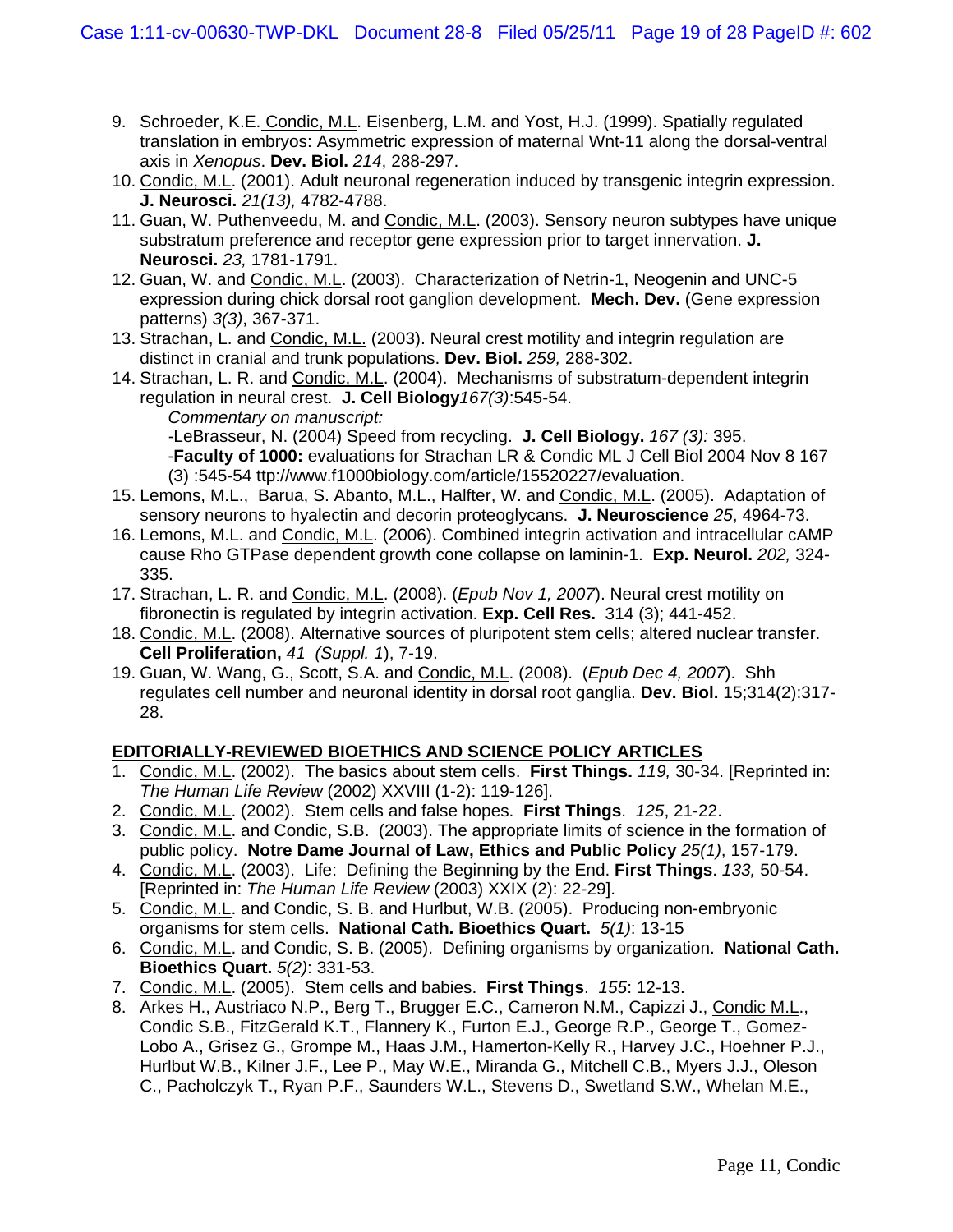Williams T. (2005). Production of pluripotent stem cells by oocyte-assisted reprogramming: joint statement with signatories. **Natl Cathol Bioeth Quart**. *5(3)*:579-83.

- 9. Burke WJ, Pullicino P, Richard EJ, and Condic M. L. (2005). Stemming the tide of cloning. **First Things**. *158*: 6-9.
- 10. Condic, M.L. (2007). What we know about embryonic stem cells. **First Things**. *169*: 25-29.
- 11. Cameron, N, Condic, M.L., Kelly, J. and Ruse, A. (2007). Missouri amendment. **Natl Cathol Bioeth Quart**. *7(1)*:9-11.
- 12. Condic, M.L. (2007). The beginning of life: a perspective from science. **DeVos Medical Ethics Colloquy**. Van Andel Press. Grand Rapids, MI.
- 13. Condic, M.L. and Furton, E..J. (2007). Harvesting Embryonic Stem Cells from Deceased Human Embryos. **Natl Cathol Bioeth Quart**. *7(3):*507-525*.*
- 14. Condic, M.L. (2008). Getting Stem Cells Right. **First Things**. *180*: 10-12.
- 15. Anderson, R.T. and Condic, M.L. (2008). Professor Lee Silver's Vast Scientific Conspiracy. **First Things**, on the square p. 946 (http://www.firstthings.com/onthesquare/?p=946).
- 16. Berg, T.V. and Condic, M.L. (2008). Emerging Biotechnologies, the Defense of Embryonic Human Life, and Altered Nuclear Transfer. **Linacre Quarterly**. *75(4)*: 269*-*291.
- 17. Condic, M.L. (2008). When does human life begin? A scientific perspective. **Westchester Institute White Paper**. *1(1)*: 1-18. Westchester Institute for Ethics & the Human Person, Thornwood, NY. (available at: http://www.westchesterinstitute.net/). [Reprinted in: **Natl Cathol Bioeth Quart.** *9(1)*:127-208.]
- 18. Condic, M.L., Lee, P. and George, R.P. (2009). Ontological and Ethical Implications of Direct Nuclear Reprogramming. **Kennedy Institute Ethics Journal**. *19(1)*: 33–40.
- 19. Condic, M.L., Lee, P. and George, R.P. (2009). The Grail Searchers, National Review (online), July 20, 2009. (Available at: http://article.nationalreview.com/?q=ZDFkM2ZiOGEwOWVkY2Y2ZTlhNDk2MjdkMWQ3NzZ hNmY)
- 20. Condic, M.L. (2009). Stem cells: reviewing the science and the ethics. **Ethics and Medicine**. *34(8):1-3.*
- 21. Condic, M.L., Lee, P. and George, R.P. (2009). Rejoinder to Magill and Neaves on Stem Cells vs. Organisms. **Kennedy Institute Ethics Journal**. *19(1):*33-40.
- 22. Alvaré, H., Anderson, R.T., Bottum, J., Bradley, G.V., Cohen, E., Condic, M.L., Curlin, F.A., Elshtain, J.B., Franck, M.J., George, R.P., Glendon, M.A., Hurlbut, W.B., Landry, D.W., Lee, P., Levin, Y., Novak, M., Ponnuru, R., Snead, C., Stoner, J.R., Tollefsen, C., Watson, M.J. (2010). *Embryos in the Age of Obama.* The First Annual Neuhaus Colloquium calls for a permanent reversal of a misguided stem-cell policy. **First Things**. *206*: 57-62.

## **REVIEW ARTICLES**

- 1. Letourneau, P.C., Condic, M.L., Snow, D.M. (1992). Extracellular matrix and neurite outgrowth. **Curr. Op. Genetics and Dev.** *4,* 625-634.
- 2. Letourneau, P.C., Condic, M.L., Snow, D.M. (1994). Interactions of neurons with the extracellular matrix. **J. Neurosci.** *14,* 915-928.
- 3. Condic, M.L., Lemons, M.L. (2002). Extracellular matrix in spinal cord regeneration: getting beyond attraction and inhibition. **NeuroReport**. *13(3),* A37-A48.
- 4. Condic, M.L. (2002). Neural Development: Axon regeneration derailed by dendrites. **Current Biology** *12 (13),* R455-R457.
- 5. Condic, M.L. (2004). The science of wishful thinking. Review: *Whose view of life?* by Jane Maienschein. **First Things**. *145:* 69-74.
- 6. Lemons, M. L. and Condic, M.L. (2008). (*Epub 14 Jun, 2007*). Integrin signaling is integral to regeneration. **Experimental Neurology**. *209(2)*:343-52.
- 7. Rao, M. and Condic M.L. (2008). Alternative sources of pluripotent stem cells: Scientific solutions to an ethical dilemma. **Stem Cells and Development**. *17(1)*: 1-10.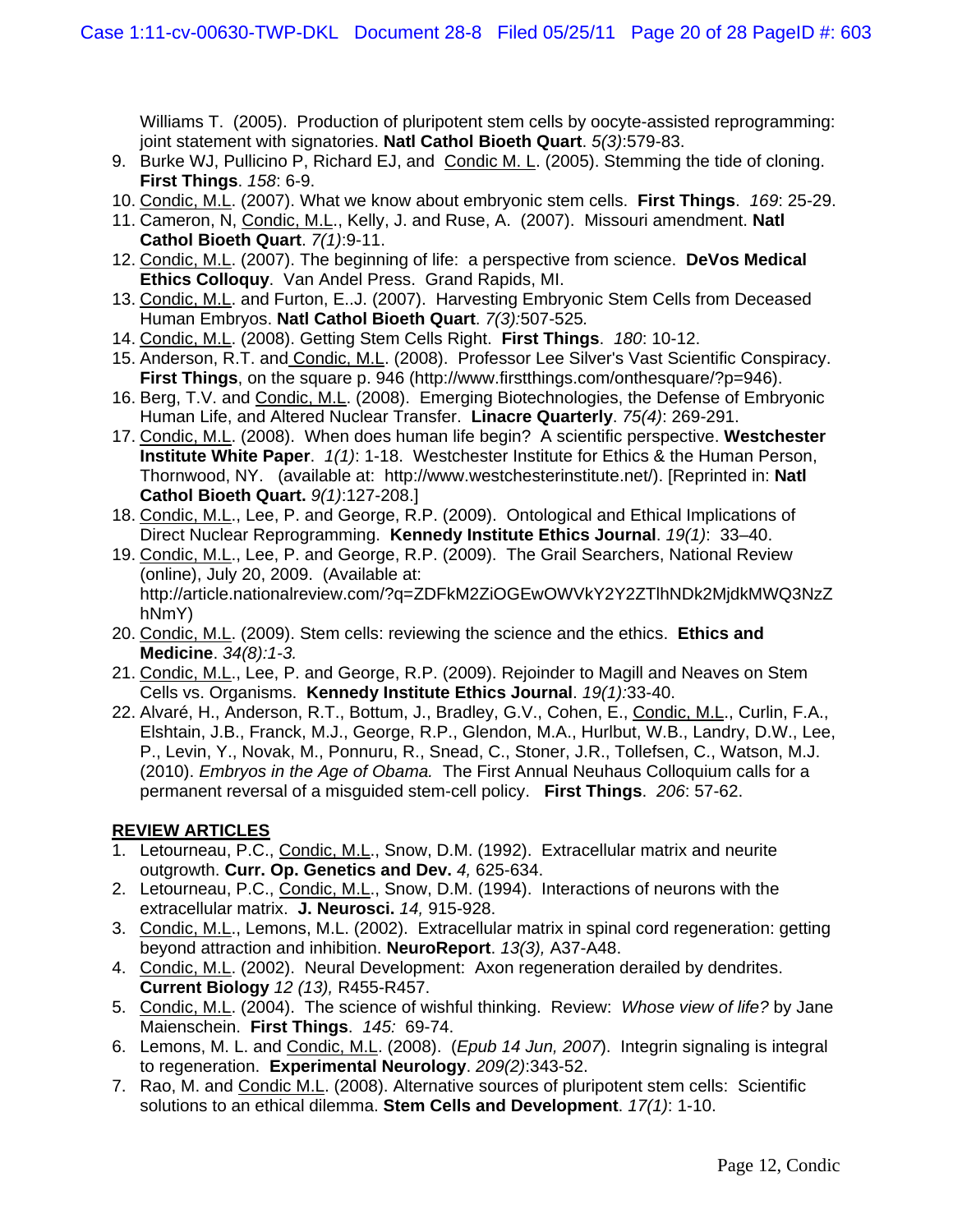- 8. Condic, M.L. and Rao, M. (2008). (*Epub Jul 31, 2008)* Regulatory issues for personalized pluripotent cells. **Stem Cells.** *26:* 2753 – 2758.
- 9. Rao, M. and Condic M.L. (2009). Is there hope for ethical and safe stem cell therapeutics? **Genome Medicine.** *Jul 14;1(7):70.*
- 10. Condic, M.L. and Rao, M. (2010). Alternative sources of pluripotent stem cells: Scientific solutions revisited. **Stem Cells and Development**. *Aug*;19(8):1121-9.

## **BOOKS**

1. Condic, M.L. *The making of man; what modern embryology tells us about the nature of human individuality. (in preparation)*

## **BOOK CHAPTERS**

- 1. Condic, M.L. (2003). Chapter 24: The basics about stem cells*. The Stem Cell Controversy: Debating the Issues*. Prometheus Books, Amherst, NY, USA.
- 2. Condic, M.L. (2005). Chapter 12: Regeneration and repair. *Developmental Neurobiology, 4th Edition*. Plenum Press, New York, NY.
- 3. Condic, M.L. (2011, in press). *Is this cell a human being?: Exploring the status of embryos, stem cells and human-animal hybrids.* Chapter 2: Pre-implantation stages of human development: the biological and moral status of early embryos. *Eds.* Antoine Suarez, Joachim Huarte *Social Trends Institute Monograph Series.* Barcelona, Spain. Springer, New York, NY.
- 4. Condic, M.L. (in press, anticipated publication date 6/2011). *A Critical Analysis of Pro-Choice Arguments: Persons, Moral Worth, and Embryos.* Chapter 10: A biological definition of the human embryo. *Ed.* Stephen Napier. *Philosophy and Medicine Series*, Springer, New York, NY.

#### **CONFERENCE PROCEEDINGS**

#### **OTHER (Commentary/Letters/Editorials/Case Reports/Video/Film)**

#### **Legal Briefs (Science Policy)**

- 1. George, R. and Condic, M.L. (2008). "Cures Without Cloning" Brief *AMICI CURIAE*. **Missouri Court of Appeals Western District**. Case. No. WD 69376.
- 2. Condic, M.L. (2010). "Feminists choosing life of New York v. Empire state stem cell board," Brief *AMICUS CURIAE.* **State of New York Supreme Court: County of Albany**. Index No. 8594/2009.
- 3. Condic, M.L. (2010). "James L. Sherley, et al., v. Kathleen Sebelius," Brief *AMICUS CURIAE*. **United States Court of Appeals for the District of Columbia Circuit.** No. 10- 5287.

#### **Commentary**

- 1. Condic, M.L. (2001). Stem cell facts. **Salt Lake Tribune**. 15 August, 2001.
- 2. Condic, M.L. (2006). Sliding Down the Slope: Where Kinsley's stem-cell illogic will take us. **National Review Online.** 20 July, 2006 (http://article.nationalreview.com/). [Reprinted.in: *The Human Life Review* (2006) XXXII (3-4): 145-146]
- 3. Condic, M.L. and Grompe, M. (2007). Stem-cell breakthrough. November 23, 2007, pg. A13. **The Wall Street Journal.** (available online at: http://online.wsj.com/article/SB119577446016301525.html)
- 4. Condic, M.L. (2007). Brave New Future; working together with stem cells. *Invited contribution*: **National Review Online symposium.** 21 November, 2007 (http://article.nationalreview.com/?q=OTk3Y2E1NmNlNmRkOTY1NDg3OGMwMGU4ZjAwY TYzNzU=).
- 5. Condic, M. L. (2007). Unlikely stem cell therapies. **Nature Neurosci.** *10(7)*: 803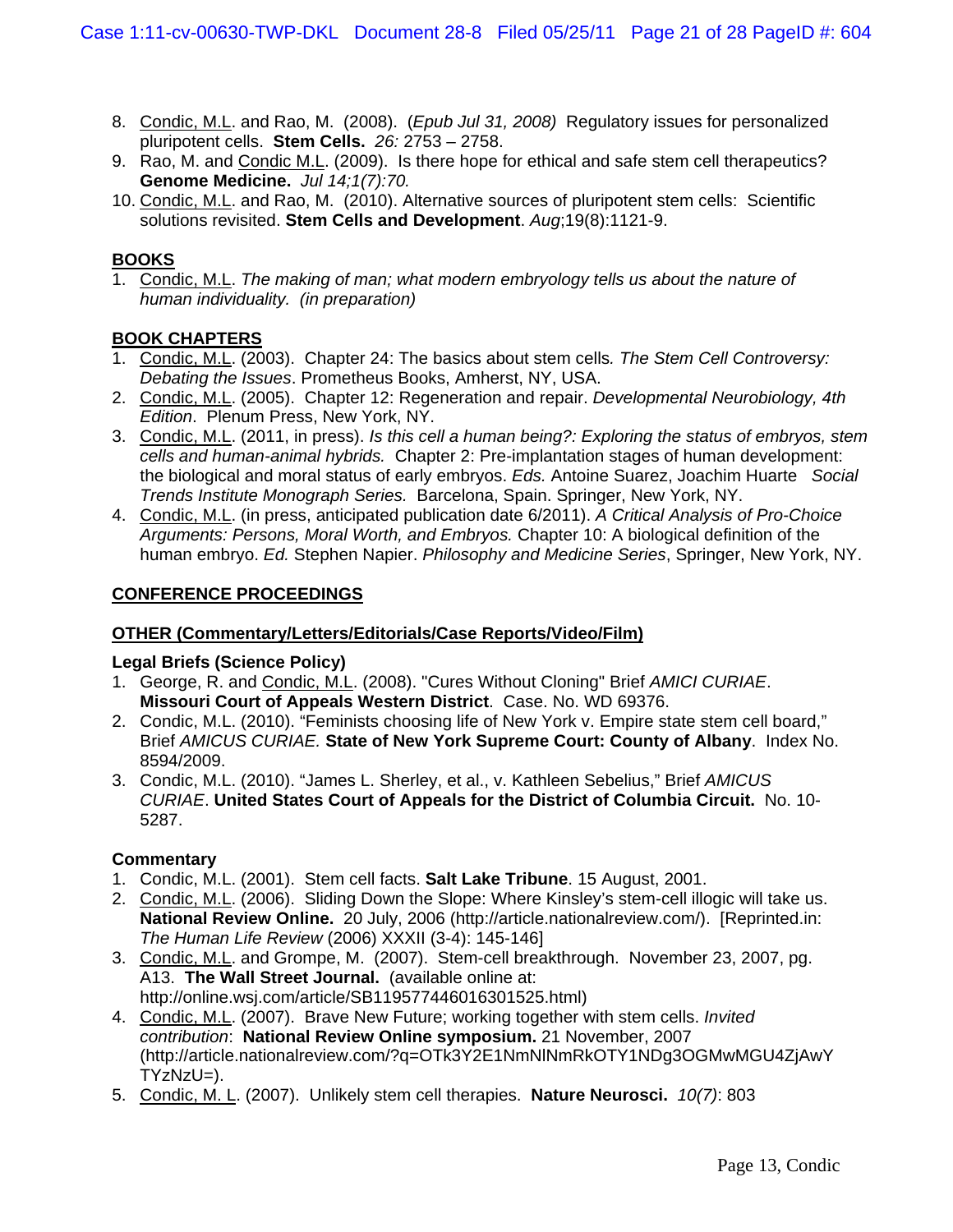- 6. Condic, M.L. (2007). Ethical Research. December 17, 2007. **Omaha World-Herald.**
- 7. Scolding, N., Chopp, M., Franz, W.M., Alan Mackay-Sim, A., Martin, T. J., Rietze, R., McGonagle, D., Eckehard Strauer, B., Gianni Angelini, G., Barker, R., Condic, M.L., Ursula Just, U., Karussis, D., Mazzini, L., Peduzzi-Nelson, J., Lima, C., (2008). Stem-cell therapy is no miracle cure. **Times**, **London**. 16 May, 2008.
- 8. Condic, M.L. (2009). Does Research Really Need Human Embryos and Cloning? **The Daily Beast**. (http://www.thedailybeast.com/blogs-and-stories/2009-04-16/does-research-reallyneed-human-embryos-and-cloning/)

## **PENDING PUBLICATIONS**

#### **Journal Articles**

- 1. Erin L. Cadwalader, Maureen L. Condic and H. Joseph Yost (2011). 2-O-Sulfotransferase Controls Wnt Signaling to Regulate Cell Cycle and Adhesion in Zebrafish Epiboly *(submitted)*
- 2. Erin L. Cadwalader, Maureen L. Condic and H. Joseph Yost (2011). 2-O-Sulfotransferase regulates FGF signaling and cytoskeleton organization during epiboly in zebrafish. *(in preparation).*
- 3. Lemons, M.L., Abanto, M.L. and Condic, M.L. (2011). Netrin-1 increases intracellular cAMP levels in a substratum and receptor dependent manner. (*in preparation*).
- 4. Lemons, M.L., Abanto, M.L. and Condic, M.L. (2010). Integrin receptors mediate netrin mediated growth cone collapse. (*in preparation*).
- 5. Condic, M.L. and Abanto, M. L. (2011). Semaphorin binds integrin receptors and induces growth cone collapse. (*in preparation*),
- 6. Condic, S.B. and Condic M.L. (2011). Divining Substance in Development. (*in preparation*)

## **Abstracts**

- 1. Lefcort, F., Condic, M.L. and Bentley, D. (1986). Recognition between grasshopper embryonic afferent neurons *in vitro*. **Soc. Neurosci.** *12,* 196.
- 2. Condic, M.L. and Bentley, D. (1986). Effects of proteolytic, glycolytic and basal lamina directed enzymes on pathfinding by grasshopper pioneer neurons. **Soc. Neurosci.** *12,* 195.
- 3. Condic, M.L. and Bentley, D. (1988). Effects of enzymatic removal of the basal lamina on pioneer neurons in grasshopper embryos. **Soc. Neurosci.** *14,* 451.
- 4. Condic, M.L. (1989). Selective aggregation of dissociated afferent grasshopper neurons. **Soc. Neurosci.** *15,* 649.
- 5. Condic, M.L., Fristrom, D. and Fristrom, J.W. (1990). A novel mechanism of epithelial morphogenesis in *Drosophila*. **Society for Developmental Biology.** *49,* 44.
- 6. Duerr, J.S. and Condic, M.L. (1990). Pioneer neuron guidance cues in grasshopper limb buds. **Soc. Neurosci.** *16,* 810.
- 7. Fessler, L. I., Garrison, K., Nelson, R. E., Yuhasz, M. P., Gullberb, D., Takagi, Y., Condic, M.L., Fristrom, J.W., Fessler, J.H. (1992). Building and remodeling the Drosophila extracellular matrix. **Keystone Symposium:** Extracellular Matrix in Development.
- 8. Condic, M.L., Snow, D., Letourneau, P.C. (1993). Regulation of laminin receptors by sensory neurons in response to chondroitin sulfate proteoglycan. **Soc. Neurosci.** *19,* 436.
- 9. Condic, M.L. and Letourneau, P.C. (1995). Posttranscriptional regulation of laminin receptors in sensory neurons is determined by ligand concentration. **Soc. Neurosci.** *21,* 1021.
- 10. Condic, M.L. and Snow, D.M. (1997). Increased laminin receptor expression in response to chondroitin sulfate proteoglycan affects neuronal cell adhesion and axon outgrowth. **Soc. Neurosci.** *23,* 31.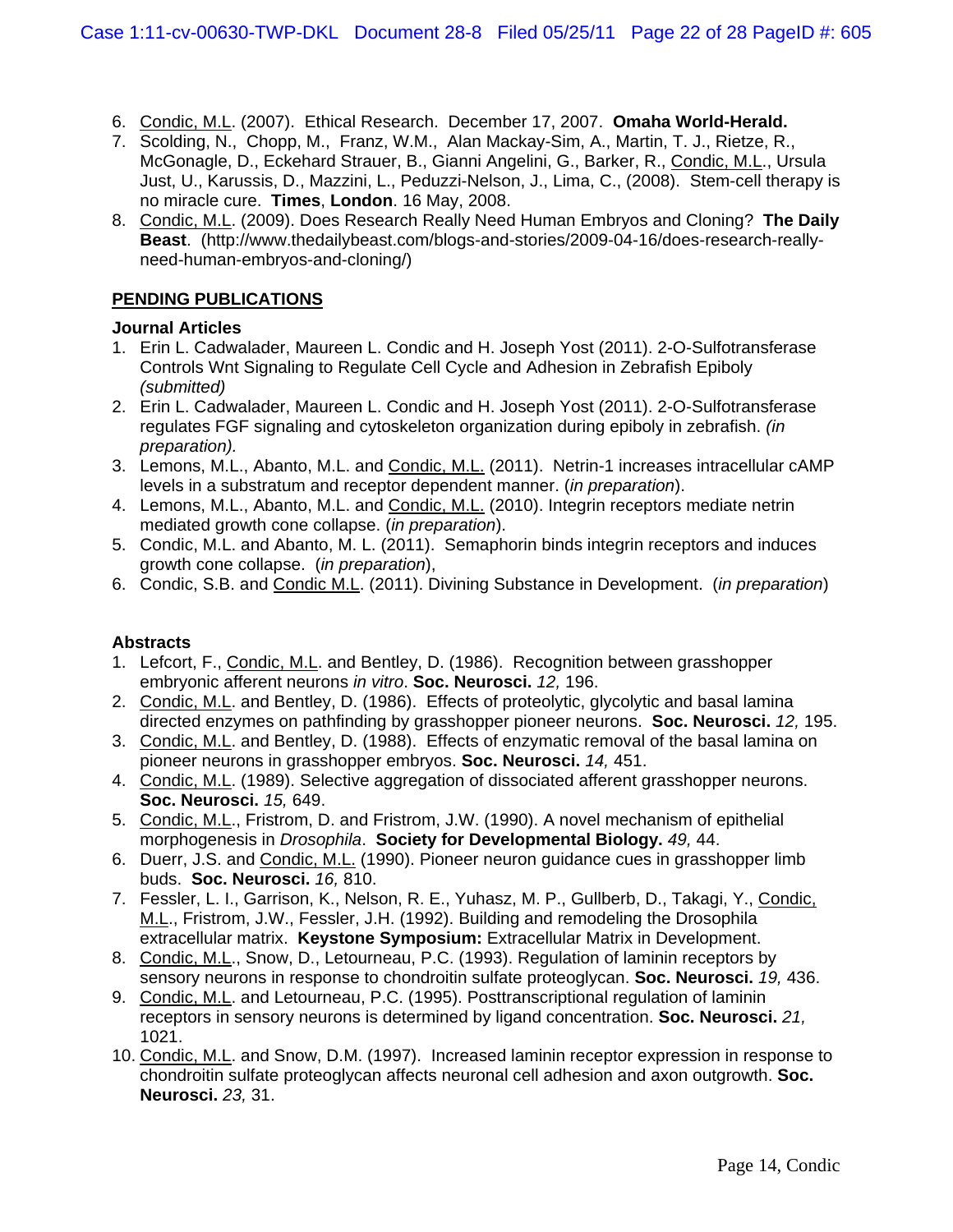- 11. Condic, M.L. (1998). Adult neurons lose the ability to adapt to low laminin substrata. **Soc. Neurosci.** *24,* 1767.
- 12. Guan, W. and Condic, M.L. (1999). Axon outgrowth from early chick dorsal root ganglia (DRG) is independent of neurotrophin-3 (NT3). **Soc. Neurosci.** *25,* 1271.
- 13. Strachan, L. and Condic, M.L. (2000). Differences in integrin expression contribute to distinct patterns of migration in cranial and trunk neural crest. **Soc. Neurosci.** *26,* 58*.*
- 14. Strachan, L. and Condic, M.L. (2001). Surface integrin regulation contributes to neural crest migration. **Keystone Symposium**: Cell Migration and Invasion D3. *Abst. 346*, p. 84.
- 15. Lemons, M.L. and Condic, M.L. (2001). Cytoplasmic cAMP levels influence neurite outgrowth on growth-influential CNS proteins. **Soc. Neurosci.** *27*, 794.12.
- 16. Guan, W. Puthenveedu, M. and Condic, M.L. (2001). Sensory neuron subtypes have unique substratum preference and receptor gene expression prior to target innervation. **Soc. Neurosci.** *27*,136.18.
- 17. Strachan, L. and Condic, M.L. (2002). The role of integrin recycling in neural crest cell motility. **Keystone Symposium**: Development of the Spinal Cord and Neural Crest X4*. Abst. 411,* p.177.
- 18. Guan, W. and Condic, M.L. (2002). The differential expression of netrin 1-neogenin/unc5 signals affects axon fasciculation of different subtypes of DRG neurons. **Soc. Neurosci.** *28,* 528.3.
- 19. Lemons, M.L. and Condic, M.L. (2002). Effects of Cyclic AMP upon Neurite Outgrowth and Integrins. **Soc. Neurosci.** *28,*729.13*.*
- 20. Strachan, L. and Condic, M.L. (2003) Mechanisms of regulating motility and adhesion in neural crest. **Keystone Symposium**: Cell migration and invasion B2. p. 338.
- 21. Strachan, L.R. and Condic, M.L. (2003). Cranial neural crest motility is promoted by substratum-dependent integrin recycling. **Am. Soc. Cell Biol.** 1824: B293.
- 22. Lemons, M.L. and Condic, M.L. (2003) Intracellular cAMP and integrin activation determine growth cone response to laminin-1. **Soc. Devel. Biol.** 17: 24.
- 23. Strachan, L.R. and Condic, M.L. (2003) Integrin recycling is required for proper cranial neural crest migration. **Soc. Devel. Biol.**15: 22*.*
- 24. Guan, W. and Condic, M.L. (2003) Shh induce the patterning of ventral cell fates in chick dorsal root ganglia. **Soc. Devel. Biol.**1: 35*.*
- 25. Strachan, L.R. and Condic, M.L. (2003) Cranial Neural Crest Motility is Promoted by Substratum-dependent Integrin Recycling. **Am. Soc. Cell Biol.** 1824: B293.
- 26. Lemons, M.L. and Condic, M.L. (2004). Growth cone response to laminin is reversed by a combination of integrin activation and cAMP. **Soc. Neurosci.** *30*, 23.14
- 27. Lemons, M.L. and Condic, M.L. (2005). Integrins, cAMP and netrin-1 interact and influence growth cone behavior. **Soc. Neurosci.** *31.*
- 28. Lemons, M.L., Abanto, M., Dambrauskas, N., Duke, V., Clements, C., Condic, M.L. (2008). Netrin-1 induced growth cone collapse is mediated by integrin receptors. **Soc. Neurosci.**  *33.*
- 29. Lemons, M.L., Dambraskas, N., Abanto,M., Clements, C., Condic, M.L., (2010). An interaction between netrin-1 and integrin receptors in growth cones. **Cold Spring Harbor.** 138.

## **RECENTLY PUBLISHED ABSTRACTS FOR ORAL OR POSTER PRESENTATION (Last 3 years)**

- 1. Lemons, M.L., Abanto, M., Dambrauskas, N., Duke, V., Clements, C., Condic, M.L. (2008). Netrin-1 induced growth cone collapse is mediated by integrin receptors. **Soc. Neurosci.** *33.*
- 2. Lemons, M.L., Dambraskas, N., Abanto,M., Clements, C., Condic, M.L., (2010). An interaction between netrin-1 and integrin receptors in growth cones. **Cold Spring Harbor.** 138.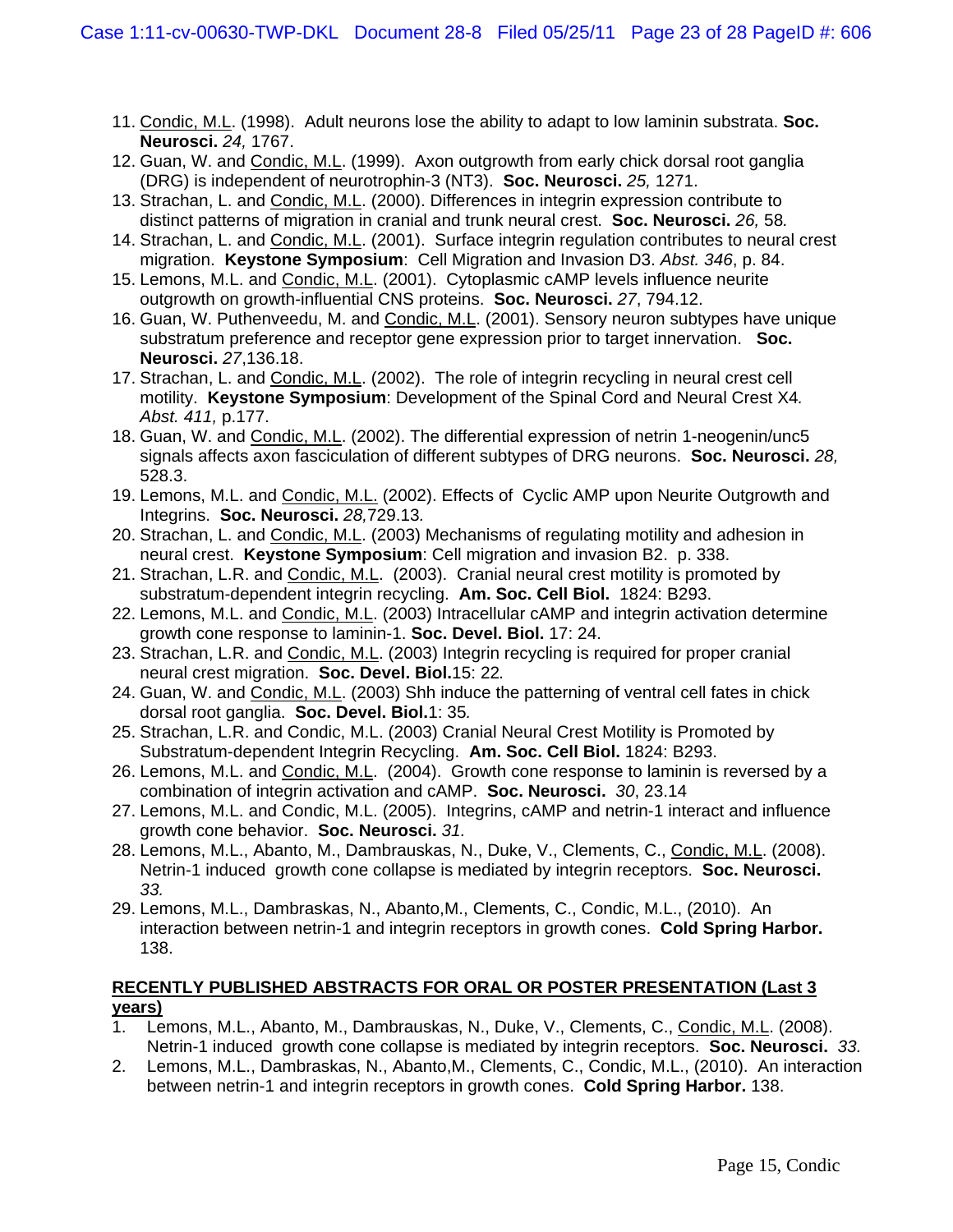## **UNPUBLISHED POSTER PRESENTATIONS**

## **ORAL PRESENTATIONS**

## **Keynote/Plenary Lectures**

#### International

11/2005 *Suffering and Hope: The ideas behind the medical specialty of palliative care*. The University of Texas MD Anderson Cancer Center and the University of St. Thomas, Houston TX. (CME)

**National** 

- 8/2005 *Stem cells: the state of the science.* United States Conference of Catholic Bishops, National Conference of diocesan pro-life coordinators annual meeting. Phoenix, AZ.
- 3/2007 *Embryonic and non-embryonic stem cell research; the state of the science.* Scientific address to members of the Florida State Legislature. Tallahassee, FL.
- 10/2007 *Stem cells; opportunities and challenges.* Scientific address to members of the Ohio State Legislature. Columbus, OH.
- 11/2007 *Stem cells and human cloning; state of the science.* Scientific address to members of the Nebraska State Legislature. Lincoln, NE
- 4/2008 Alice D. and Frederick C. LaBrecque Lecture in Medical Ethics/Bioethics. *The nature of human embryos.* Boston College. Boston, MA. (CME).
- 7/2010 Plenary Speaker. *Who is human and what is not?* "Beyond Therapy: Exploring Enhancement and Human Futures." The Center for Bioethics & Human Dignity, Deerfield, IL.

#### **Meeting Presentations**

#### International

- 3/2003 Colloquium speaker. *Bioethics*. Notre Dame Law School, Thomas J. White Center on Law and Government. South Bend, IN.
- 4/2004 Symposium Speaker. *Integrative Master Class in Anatomy: The Gastrointestinal System*. Experimental Biology National Meeting. Washington, D.C. (CME)
- 10/2004 Panelist, Comparative Law Colloquium: *The Legal Regulation of Stem Cell Research in the United States and the Federal Republic of Germany*. Catholic University of America. Washington, D.C.
- 3/2005 Symposium Speaker: *Global state of stem cells and cloning in science, ethics and law*. Regina Apostolorum Pontifical University, Rome, Italy.
- 3/2006 Symposium speaker. *Axonal Growth in the Complex Environment Surrounding Spinal Cord Injury*. American Society for Neurochemistry National Meeting. Portland, OR.
- 9/2006 Congress speaker. *Stem cells: What future for therapy? Scientific aspects and bioethical problems*. Azienda Ospedaliera Santa Maria della Misericordia, FIAMC (Fédération Internationale des Associations Médicales Catholiques) and the Pontifical Academy for Life. Rome, Italy. (CME)
- 1/2009 Symposium Speaker, *Focus on The Embryo.* Social Trends Institute. Barcelona, Spain.
- 2/2011 Symposium Speaker, *Embryonic stem cell research.* NCBC bi-annual workshop on Bioethics. Dallas, Texas.

#### National

7/2002 Invited conference participant. McKnight Conference on Neuroscience. Aspen Institute, Aspen Meadows, CO.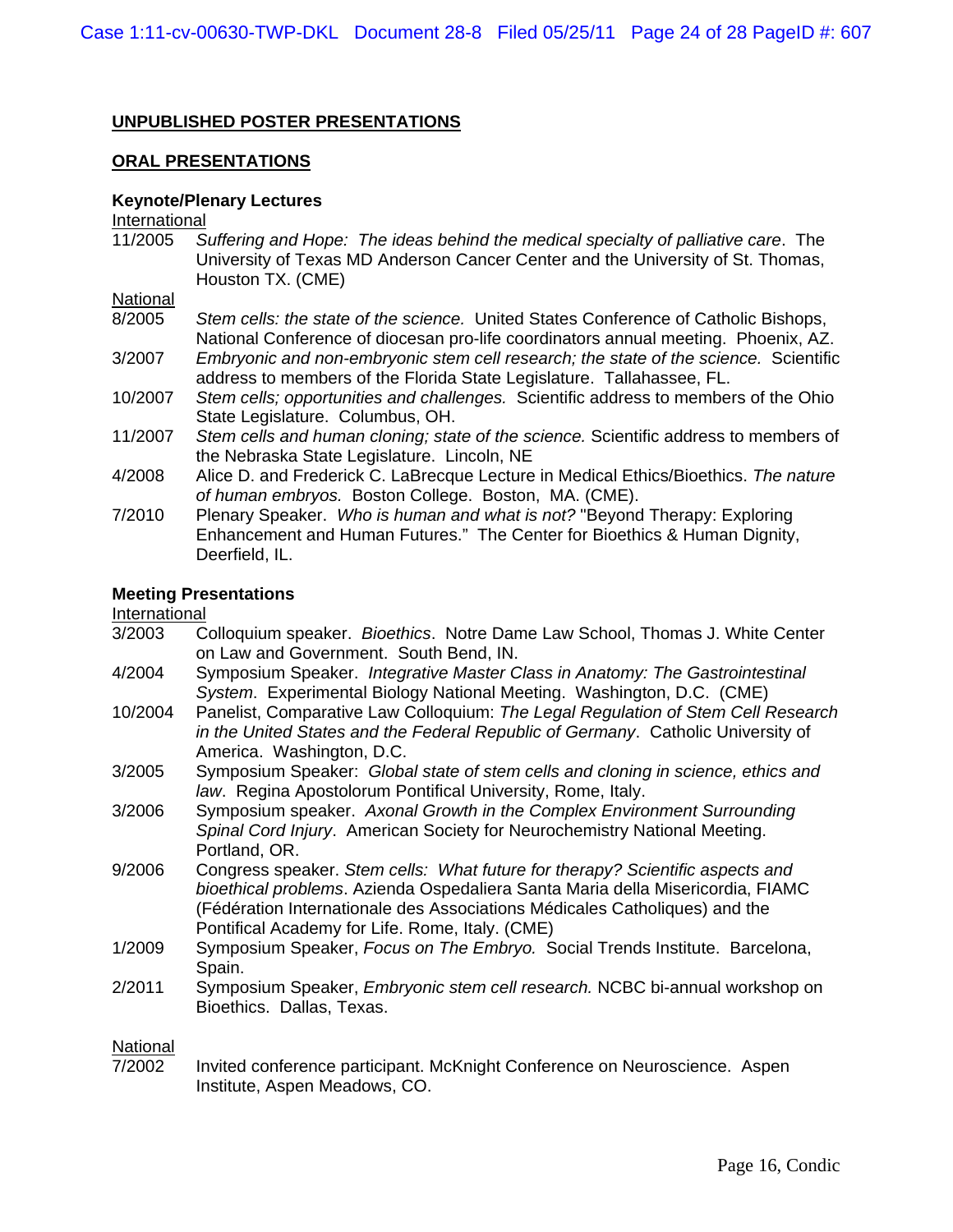| 9/2002  | Conference speaker. Scientific basis of pediatric practice. University of Utah, Salt<br>Lake City, UT. (CME)                                                                                                                                                                                                   |
|---------|----------------------------------------------------------------------------------------------------------------------------------------------------------------------------------------------------------------------------------------------------------------------------------------------------------------|
| 6/2004  | Symposium speaker. Integrins and cAMP in neuronal regeneration. McKnight<br>Conference on Neuroscience. Aspen Institute, Aspen Meadows, CO.                                                                                                                                                                    |
| 4/2005  | Conference speaker. Altered nuclear transfer. Westchester Institute Scholars<br>Forum. Washington, DC.                                                                                                                                                                                                         |
| 6/2005  | Invited conference participant. McKnight Conference on Neuroscience. Aspen<br>Institute, Aspen Meadows, CO.                                                                                                                                                                                                    |
| 6/2005  | Conference speaker. Human embryonic stem cell research. Center for Ethics in<br>Science and Technology, University of San Diego. San Diego, CA.                                                                                                                                                                |
| 9/2005  | Symposium speaker. Science of stem cells and embryology. United States<br>Conference of Catholic Bishops, Committee on Science and Human Values.<br>Washington, D.C.                                                                                                                                           |
| 3/2006  | Conference speaker. On the human embryo. Westchester Institute Scholars Forum.<br>Washington, DC.                                                                                                                                                                                                              |
| 10/2006 | Colloquium speaker. The beginning of life: Human embryology. DeVos Medical<br>Ethics Colloquy. Grand Valley State University, Spectrum Health Hospitals, St.<br>Mary's Hospital, Metropolitan Hospital, Calvin College, Aquinas College and the Van<br>Andel Research Institute. Grand Rapids, Michigan. (CME) |
| 5/2007  | Conference speaker. Defining embryos. Westchester Institute Scholars Forum.<br>Washington, DC.                                                                                                                                                                                                                 |
| 11/2007 | Invited panelist. Bioethics panel discussion. Witherspoon Institute conference.<br>Princeton University, Princeton, NJ.                                                                                                                                                                                        |
| 4/2008  | Invited Colloquium speaker. Witherspoon Institute University Colloquium. The nature<br>of university education and the pursuit of truth in academic science. Princeton<br>University, Princeton, NJ.                                                                                                           |
| 4/2008  | Conference speaker. When Do We Die: Brain Death, Irreversible Circulatory<br>Cessation, and the Debate over the End of Life. Westchester Institute Scholars<br>Forum. Washington, DC.                                                                                                                          |
| 8/2008  | Invited speaker. Human Embryology and organismal function. Newman Seminar<br>Series. Kalamazoo MI.                                                                                                                                                                                                             |
| 10/2008 | Invited speaker. Human embryology and science politics. Moral Conviction vs.<br>Political Pressure. Allegheny General Hospital and Franciscan University of<br>Steubenville. Steubenville, OH. (CME)                                                                                                           |
| 3/2009  | Invited speaker. The Politics of Knowledge; science and technology. Women's and<br>Gender Studies, University of South Carolina, Columbia, SC.                                                                                                                                                                 |
| 9/2009  | Invited colloquium participant. The Neuhaus Colloquium on Ethics and Public<br>Affairs. Human life and scientific research. The Witherspoon Institute, Princeton<br>University. Princeton, NJ.                                                                                                                 |
| 4/2010  | Invited Speaker. Student Affairs. Notre Dame University. When does life begin?<br>South Bend, IN.                                                                                                                                                                                                              |

3/2011 Invited Panelist. Scientific perspective on early embryogenesis. Student Affairs. Notre Dame University. South Bend, IN.

## Regional/Local

- 10/1998 Symposium speaker. Interdepartmental Neuroscience program symposium, University of Utah. Salt Lake City, UT.
- 8/1999 Symposium speaker. Combined program in Molecular Biology and Biological Chemistry Student Orientation Seminar, University of Utah. Salt Lake City, UT.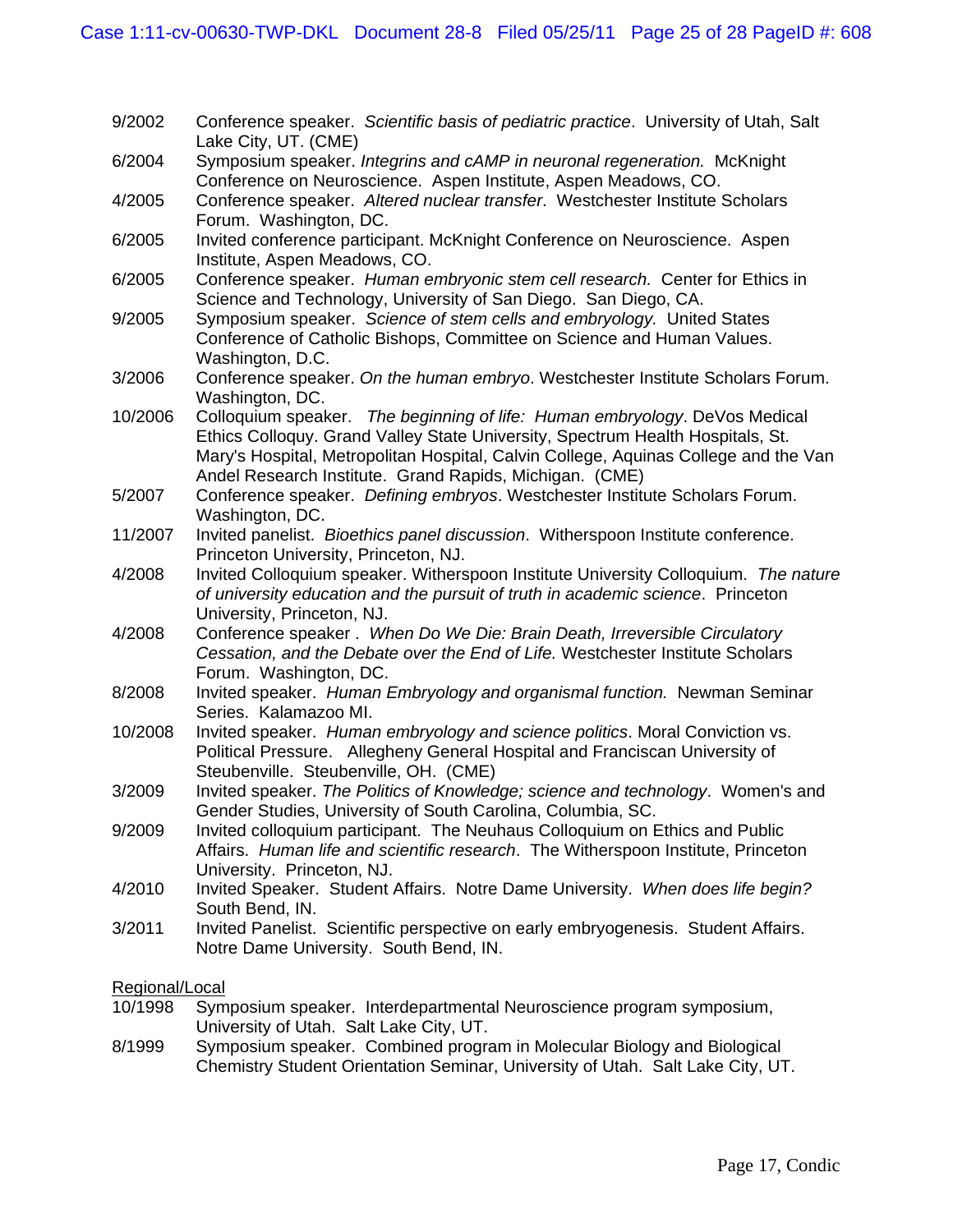- 3/2001 Invited educational lecture, Birth defects registry staff, University of Utah Hospital. General lecture for non-scientific staff on human development and the causes of birth defects. Salt Lake City, UT.
- 5/2001 Invited scientific panelist, "Stem cell research, panel discussion" Women's State Legislative Council of Utah. Salt Lake City, UT.
- 9/2002 Invited educational lecture. *Stem Cells and Human Life.* Newman Center, Salt Lake City, UT.
- 9/2004 Symposium series speaker. *"People need a fairy tale"; Stem cells and human life.* Educational Resource Development Council. University of Utah School of Medicine. Salt Lake City, UT.
- 10/2004 Symposium Speaker. *Control of sensory neuron fate.* Neuroscience Program Snowbird Scientific Symposium, Salt Lake City, UT.
- 2/2005 Symposium Speaker. *Growth cone motility and regeneration.* Spinal cord research interest group, The Brain Institute, University of Utah, Salt Lake City, UT.
- 3/2006 Symposium Speaker. *Growth cone motility and regeneration.* Spinal cord research interest group, The Brain Institute, University of Utah, Salt Lake City, UT.
- 3/2006 Invited educational lecture for spinal cord injured patient population, *Growth Cone Motility and Regeneration.* Spinal Cord forum, Salt Lake City, UT.
- 2/2008 Symposium series speaker. *Stem cell hope and hype.* Educational Resource Development Council. University of Utah School of Medicine. Salt Lake City, UT.
- 3/2008 Invited educational lecture for spinal cord injured patient population, *Stem Cells and Spinal Injury Update.* Spinal Cord forum, Salt Lake City, UT.
- 3/2009 Invited educational lecture for spinal cord injured patient population, *Stem Cells and Spinal Injury Update.* Spinal Cord forum, Salt Lake City, UT.
- 3/2010 Invited educational lecture for spinal cord injured patient population, *Stem Cells and Spinal Injury Update.* Spinal Cord forum, Salt Lake City, UT.
- 11/2010 Invited educational lecture, Gastrointestinal development. Pediatric Gastroenterology, Department of Pediatrics. University of Utah. Salt Lake City, UT.
- 3/2011 Invited educational lecture for spinal cord injured patient population, *Stem Cells and Spinal Injury Update.* Spinal Cord forum, Salt Lake City, UT.
- 4/2011 Invited Research In Progress Seminar. Amniotic fluid stem cells and congenital heart defects. Department of Pediatrics. University of Utah, Salt Lake City, UT. (CME).

## **Invited/Visiting Professor Presentations**

- 1/1996 Columbia University, Department of Pathology. New York, NY.
- 2/1996 University of Maryland, Biology Department. College Park, MD.
- 3/1996 University of Minnesota, Genetics and Cell Biology. Minneapolis, MN.
- 4/1996 Mount Sinai School of Medicine, Brookdale Center for Molecular Biology. New York, NY.
- 5/1996 University of Minnesota, Department of Cell Biology and Neuroanatomy. Minneapolis, MN.
- 11/1996 University of Utah, Department of Neurobiology and Anatomy. Salt Lake City, UT.
- 2/1997 University of Illinois at Chicago, Department of Anatomy and Cell Biology, Department of Biochemistry. Joint-Departmental seminar speaker. Chicago, IL.
- 4/1997 University of Texas, Southwestern Medical Center, Department of Neurobiology. Dallas, TX.
- 5/2000 University of Virginia, Department of Cell Biology. Charlottesville, VA.
- 10/2000 Case Western Reserve University, Department of Neuroscience. Cleveland, OH.
- 12/2000 University of Kentucky, Anatomy and Neurobiology. Lexington, KY.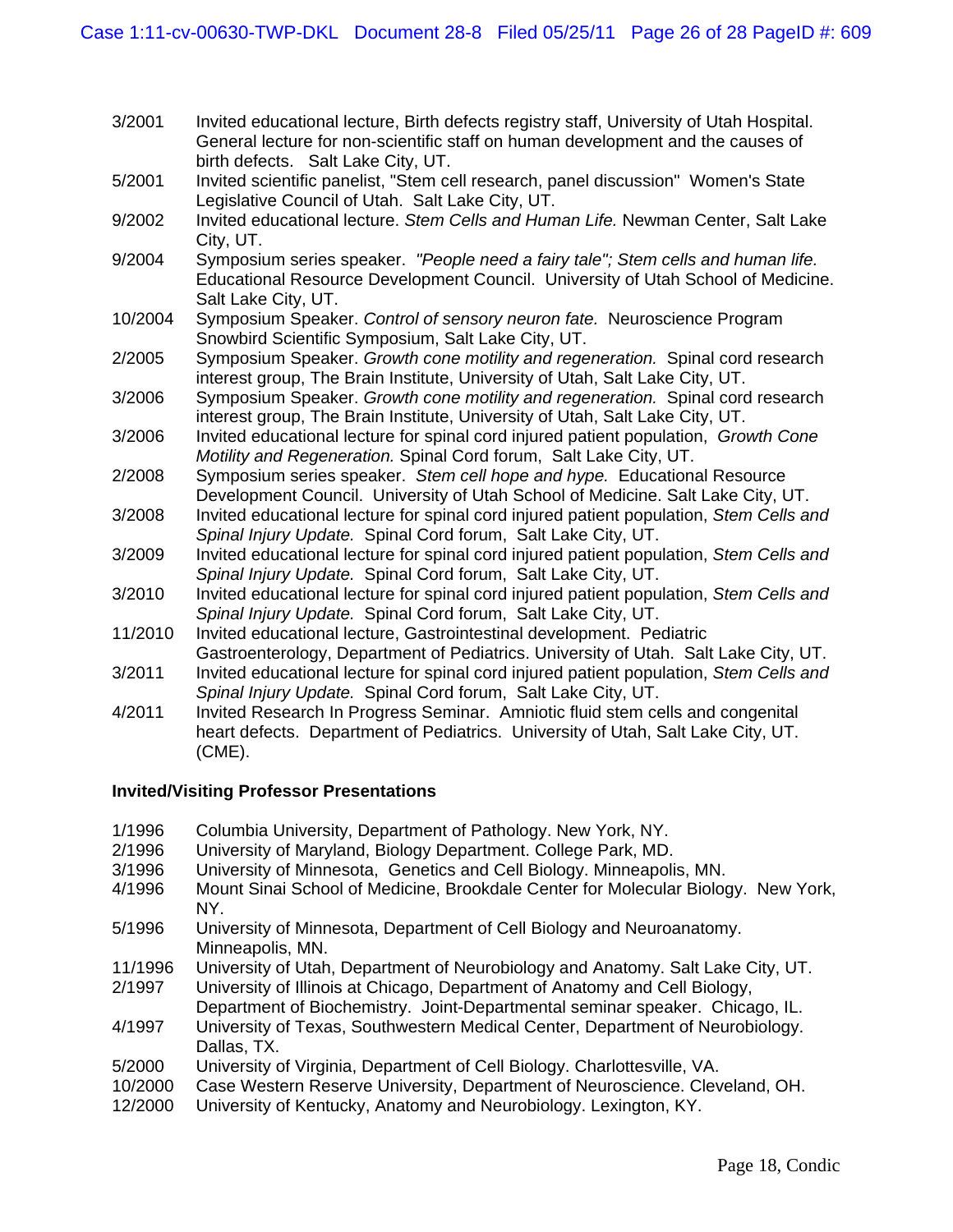- 4/2001 University of Rochester, Aab Institute of Biomedical Sciences. Center for Human Genetics and Molecular Pediatric Disease. Rochester, NY.
- 1/2002 University of Washington, Seattle. Graduate student invited seminar speaker. Program in Neurobiology and Behavior. Seattle, WA.
- 3/2002 University of Arizona, Tucson. Department of Cell Biology. Tucson, AZ.
- 10/2003 University of Utah, Departmental Seminar. *The role of adaptive motility in sensory neuron development.* Department of Neurobiology and Anatomy. Salt Lake City, UT.
- 11/2004 Michigan State University. *Integrin function in sensory development and regeneration.* Neuroscience Program and Department of Physiology. East Lansing, MI.
- 12/2004 Medical College of Ohio. *Control of cell motility and guidance in neural development.* Molecular and Cellular Neuroscience Program. Toledo, OH.
- 9/2005 University of Iowa. *Mechanisms of integrin dependent growth cone motility*. Biology Department Seminar speaker. Iowa City, IA
- 1/2006 Expert witness; Missourian's against human cloning. Challenge to wording of Amendment 2 ballot title. Jefferson City, MO.
- 4/2007 Invited speaker. *Conceptualizing conception*. Graduate Student invited seminar speaker. Phi Sigma Tau, The University of St. Thomas. Houston, TX.
- 4/2007 University of Utah, Departmental Seminar. *Alternative sources of pluripotent stem cells*. Department of Neurobiology and Anatomy. Salt Lake City, UT.
- 6/2007 University of Utah, Departmental Seminar. *Mechanisms of integrin dependent growth cone motility*. Department of Neurobiology and Anatomy. Salt Lake City, UT.
- 10/2008 Invited speaker. *Stem cells and human health.* St. Monica Parish. Diocese of Kalamazoo. Kalamazoo, MI.
- 1/2009 Invited speaker. Departmental seminar series. Department of Philosophy. Notre Dame University. South Bend, IN.
- 1/2009 Invited speaker. Departmental seminar series. *Mechanisms of motility in neural development.* Department of Biology. Notre Dame University. South Bend, IN.
- 10/2009 Invited speaker. Office of the Vice President and Department of Biology. Colorado State University. Boulder, Co.

## **Grand Rounds Presentations**

- 12/1996 Baylor College of Medicine, Department of Surgery. Houston, TX.
- 11/1998 University of Utah, Grand Rounds seminar. *Stem cells in Pediatrics Medicine*. Department of Pediatrics. Salt Lake City, UT.
- 4/2001 University of Utah, Grand Rounds seminar. *Integrins in sensory neuron development and regeneration.* Department of Pediatrics. Salt Lake City, UT.

## **Industrial Presentations**

## **Outreach Presentations/activities**

- 1998-02 Middle school science fair judge. Interviews with students and evaluation of science fair projects. Salt Lake City, UT.
- 2005 Junior High School science fair judge. Salt Lake City, UT. Interviews with students, evaluation and ranking of science fair projects.
- 2007 Interviews, Catherine Caine, Maria Stone, Undergraduate students (Brigham Young University UT, Carlton College MN), Heather Borck (HS student, Nashville, TN). Research papers on regenerative medicine.
- 2007 Junior High School, Scientific methods lecture. Salt Lake City, UT. Presentation to  $7<sup>th</sup>$  and 8<sup>th</sup> grade students about the scientific method.